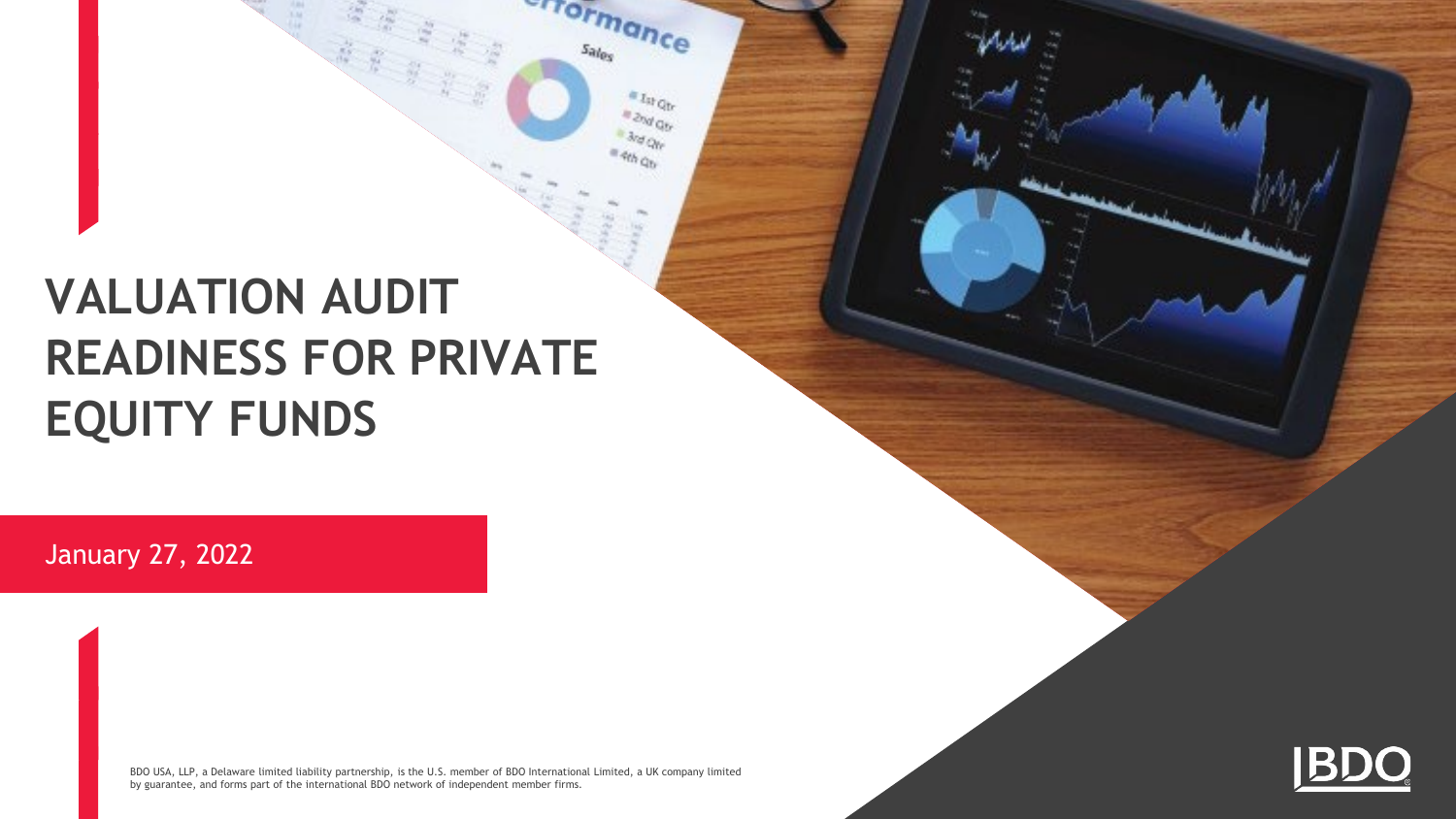**Today's Objectives**

- 1. To help you be prepared to document and support your valuations in the upcoming audit cycle
- 2. Highlight critical tax planning considerations and tax developments impacting private equity funds

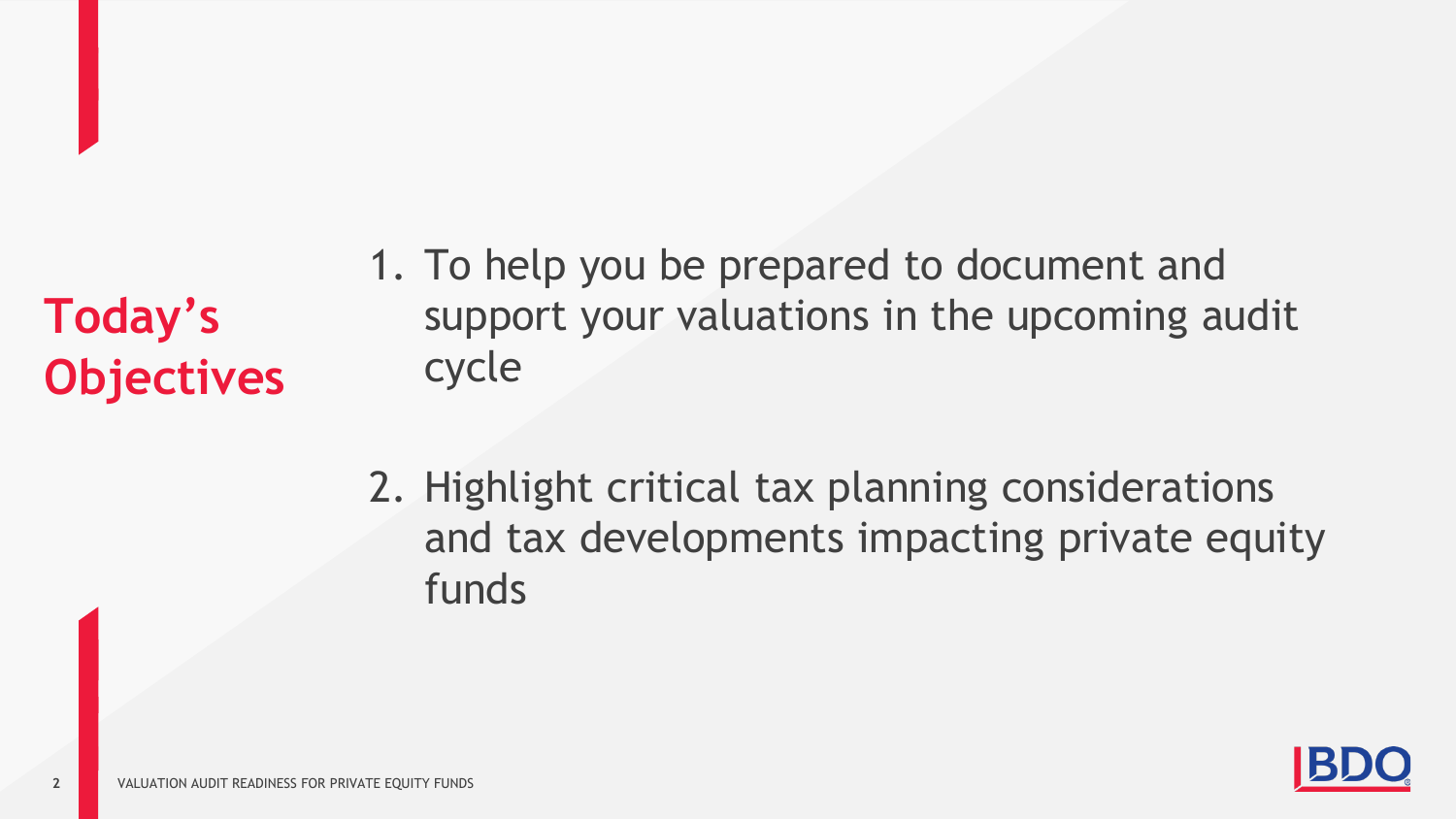## With You Today







**NICK MAROULES** Partner and Central Region Asset Management Leader

**DALE THOMPSON** National Technical Partner, Asset Management

**DONNA LOBETE** Senior Manager, Valuation & Business Analytics

312-730-1332 **[nmaroules@bdo.com](mailto:tadamson@bdo.com)** 

212-885-7318 **[dthompson@bdo.com](mailto:jcanavan@bdo.com)** 

212-515-5412 **[dhopkins@bdo.com](mailto:kkostner@bdo.com)** 

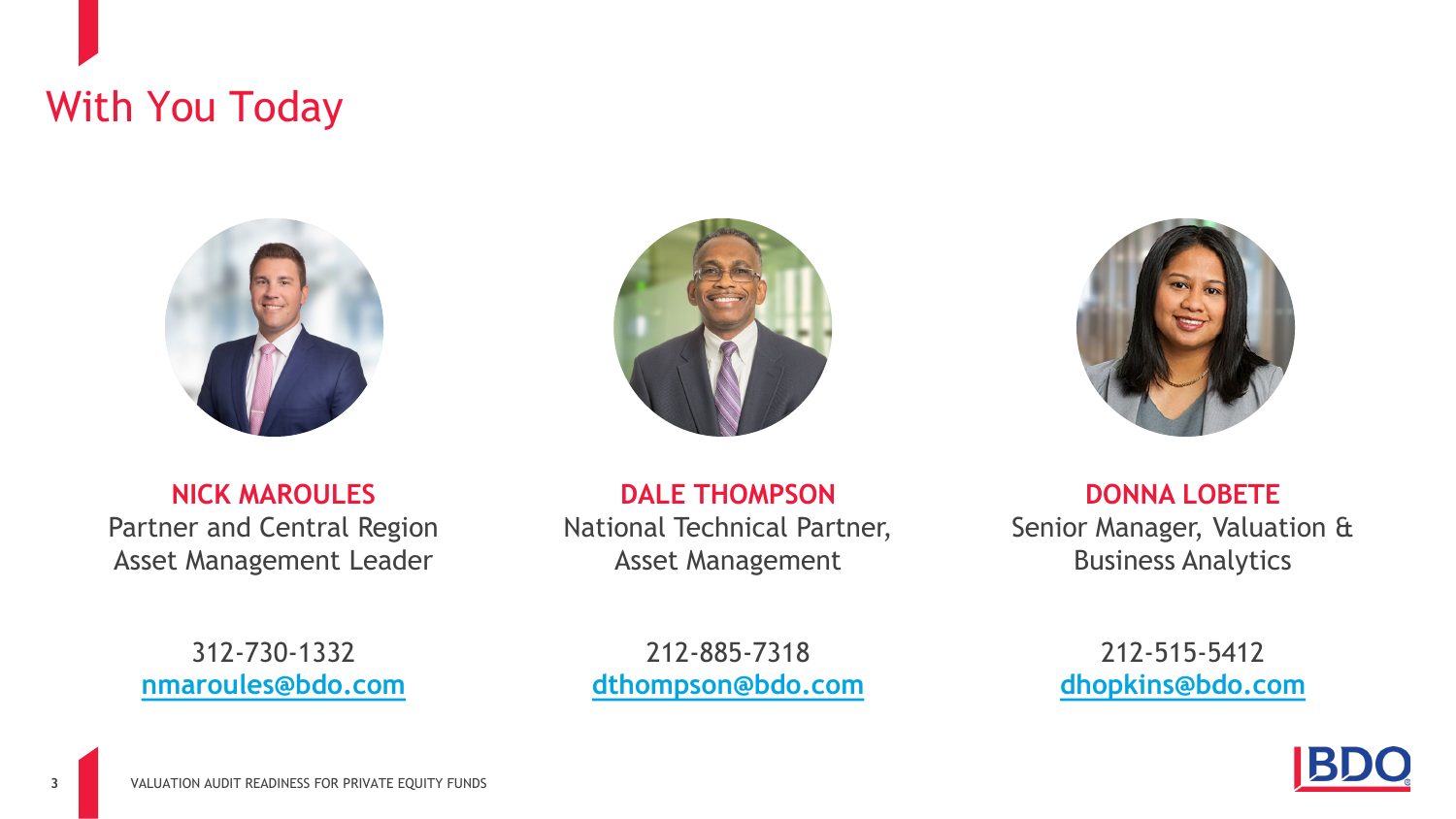## With You Today



**JEFF BILSKY** National Partner Technical Leader, Partnership Taxation

> 404-79-7193 [jbilsky@bdo.com](mailto:jbilsky@bdo.com)

**VERENDA GRAHAM** National Tax Leader – Private Equity

> 629-224-4946 **[vgraham@bdo.com](mailto:Bonnie.Rumbold@salliemae.com)**

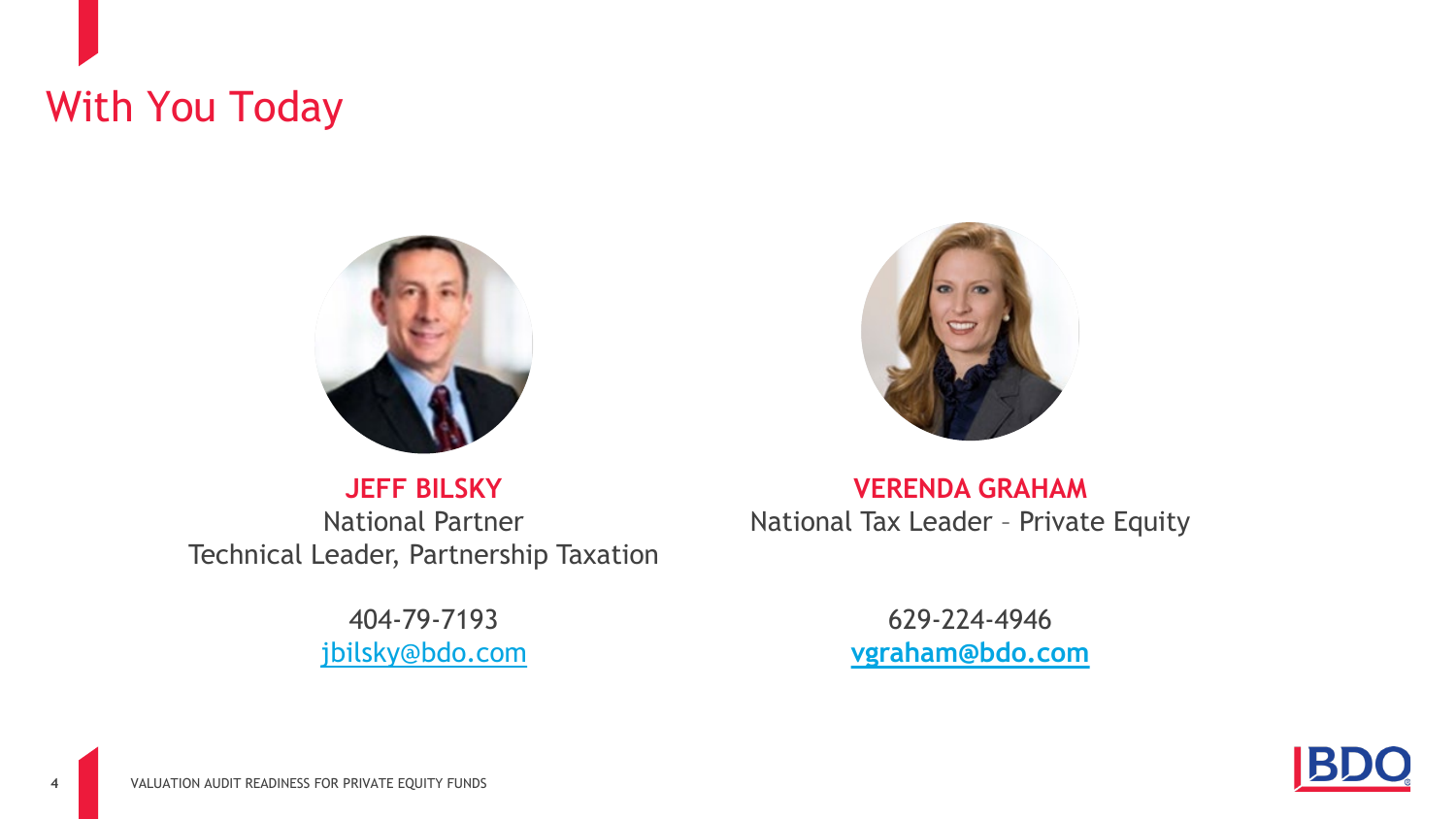# **Current Issues in PE Valuation**

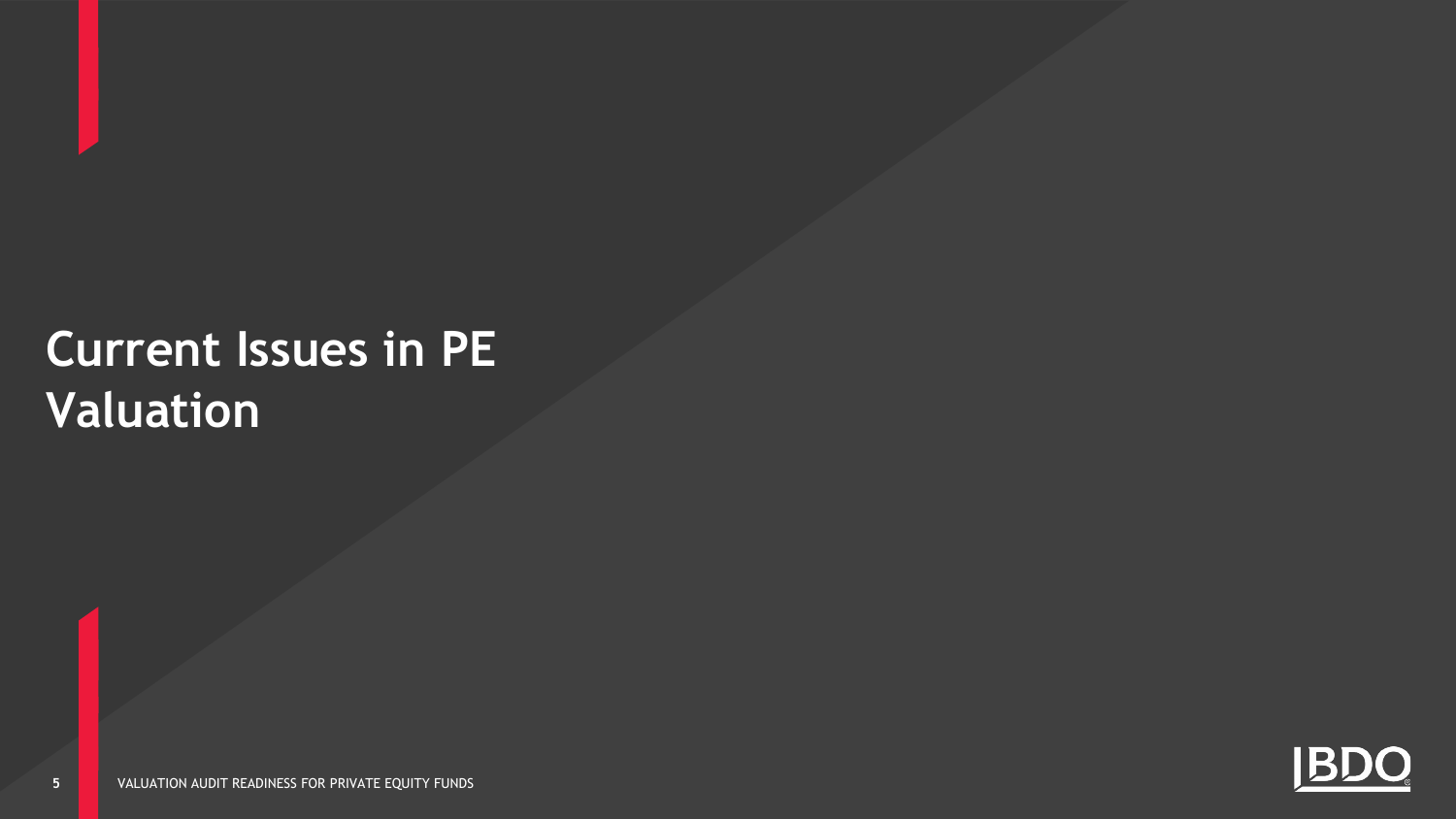### Current Issues in Private Equity Valuation

▶ Quantifying the impact of supply chain disruptions

We have seen a number of valuations where there has been a lot of *volatility and variation in EBITDA caused by supply chain disruptions. This is significant, and PE firms are working hard to factor this volatility into their models.*

**Rising prices, inflationary pressures and interest rates** 

*Buyout firms are modeling inflation into projections, and while much of that is related to near-term supply chain issues, managers will need to assess where inflation is headed and what it means for their portfolio companies.*

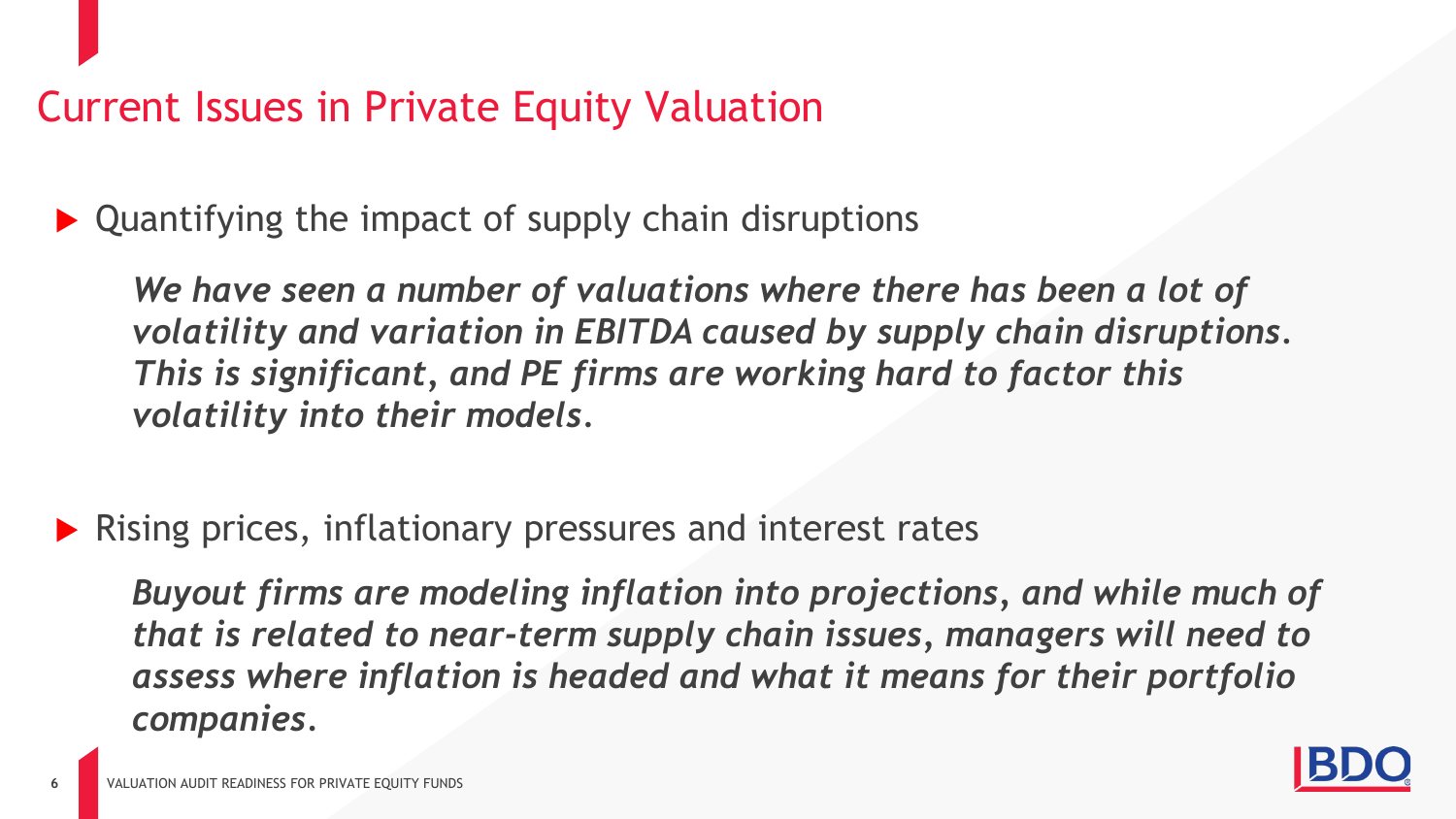# **Best Practices for Audit Readiness**

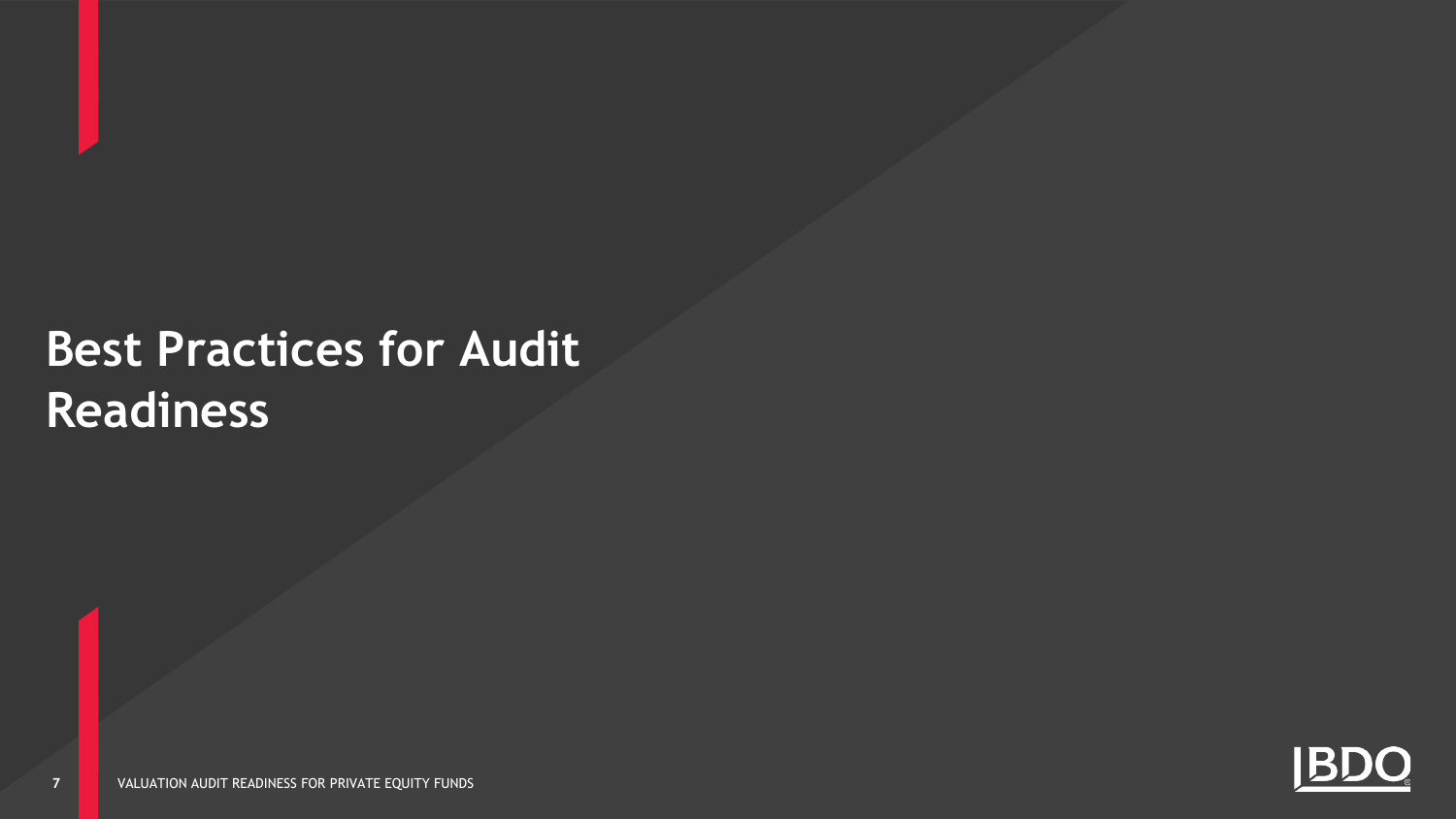## Critical Components of Audit Valuation Packages

- Contain "auditable" support for the significant assumptions
- Address relevant qualitative and quantitative factors
- Reflect the market participant viewpoint
- Use data that is known or knowable at the measurement date
- Back testing
- Calibration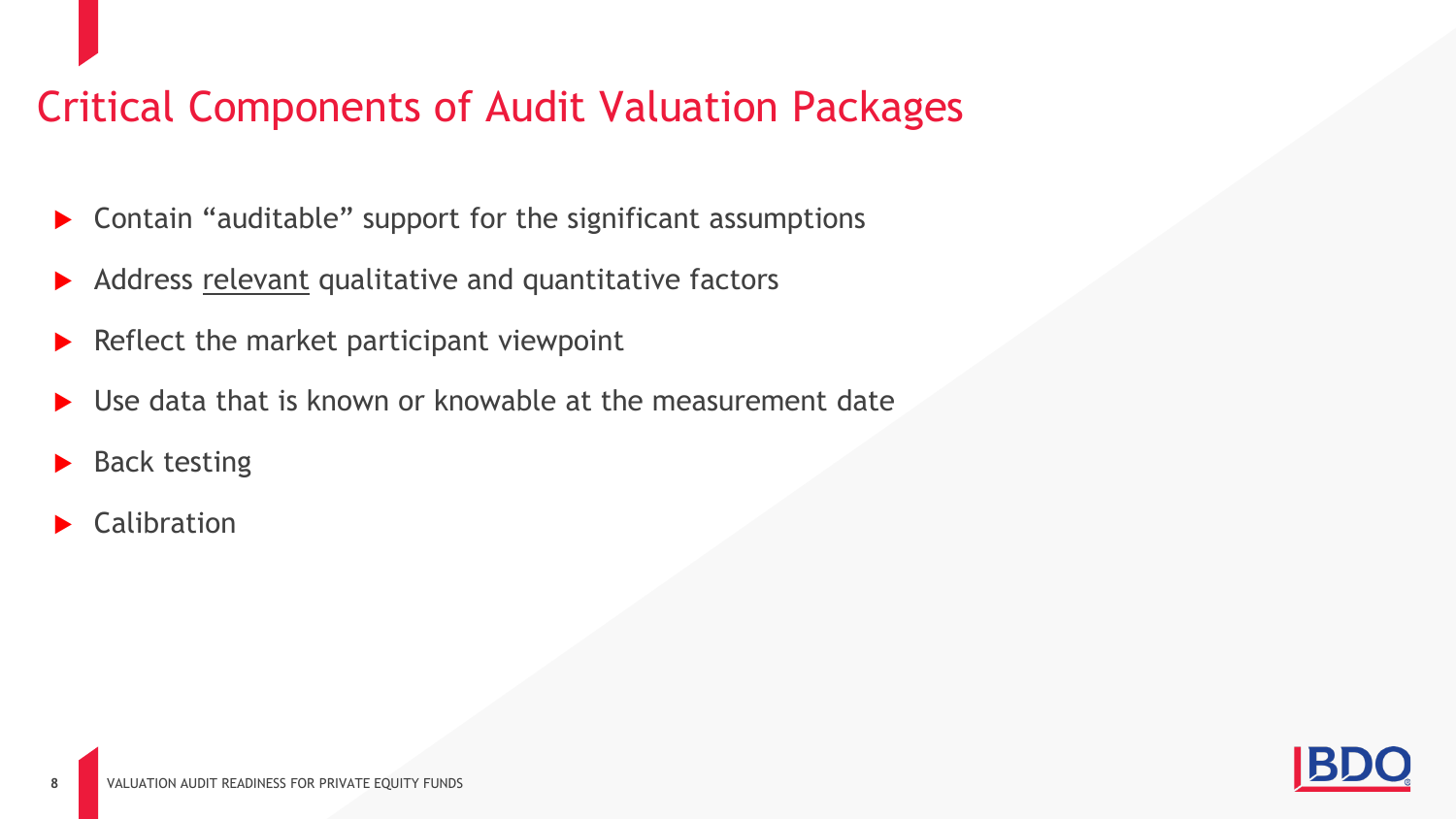## Auditable Support

- Any financial metric used in a valuation model that has a significant impact on concluding value should be supported with corroborative evidence
- "Auditable" supporting documents:
	- Most recent and available financial statements
	- Specific and supportable financial analyses for EBITDA adjustments
	- Market data / reports supporting assumptions used
	- Board decks; investor presentations

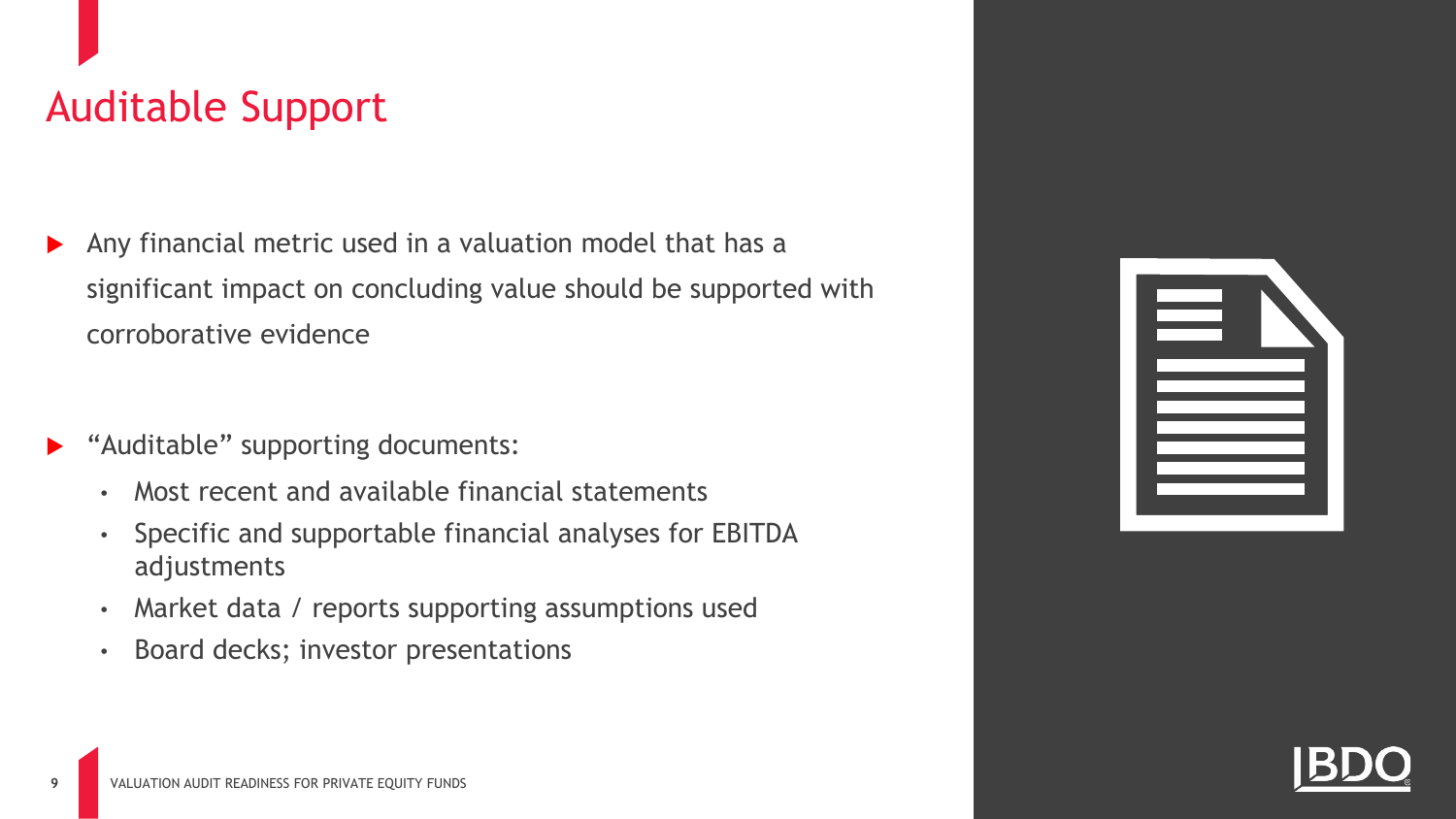## Documenting Relevant Quantitative and Qualitative Factors

- Macro-environment and investment-specific attributes should be considered
- Relevance is critical. What are the key drivers of value? Focus on what matters
- Examples may include:
	- Which milestones were accomplished and when
	- Key customer wins/losses
	- Key changes in supply dynamics
	- Changes in the competitive environment
	- Changes in the regulatory environment
	- Reasons the company is performing under or above plan
	- Concerns with working capital
	- Current capacity needs and future capital expenditure needs to support future growth
	- Current risk assessment and potential changes in future risk assessment
	- Liquidity considerations
	- Other key factors that any **market participant** would consider in assessing fair value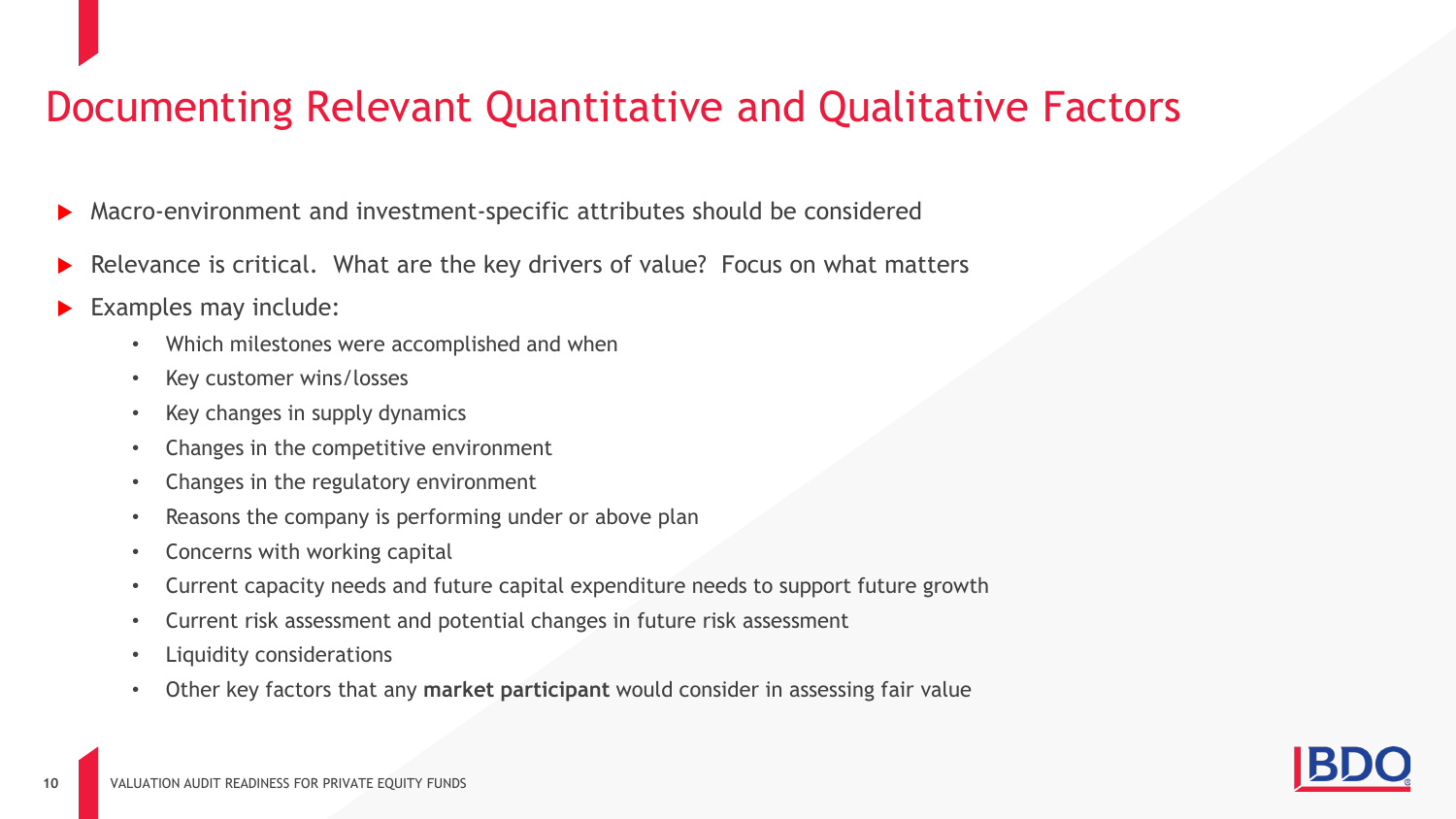### Documentation

- Document the thought process and logic applied
- The valuation narratives should address the following items:
	- Explain the valuation technique(s) being used to value the company
	- Document your reasons for using the specific technique(s)
	- Provide an overview of the company's performance and outlook for the future
	- Comment on any key industry trends or issues that might impact the valuation
	- Document your rational for all inputs being used in the valuation that involved some degree of judgment
	- Identify the financial (earnings) metric being used (ex: EBITDA, revenues)
	- Explain how the public comparables or private transactions were selected, and why they are valid comparisons
	- Explain how the multiple was derived (mean, medium, high or low end of a range)
	- Explain why certain discounts and premiums were applied and how you arrived at the amounts
	- Describe any unusual items in the company's capitalization structure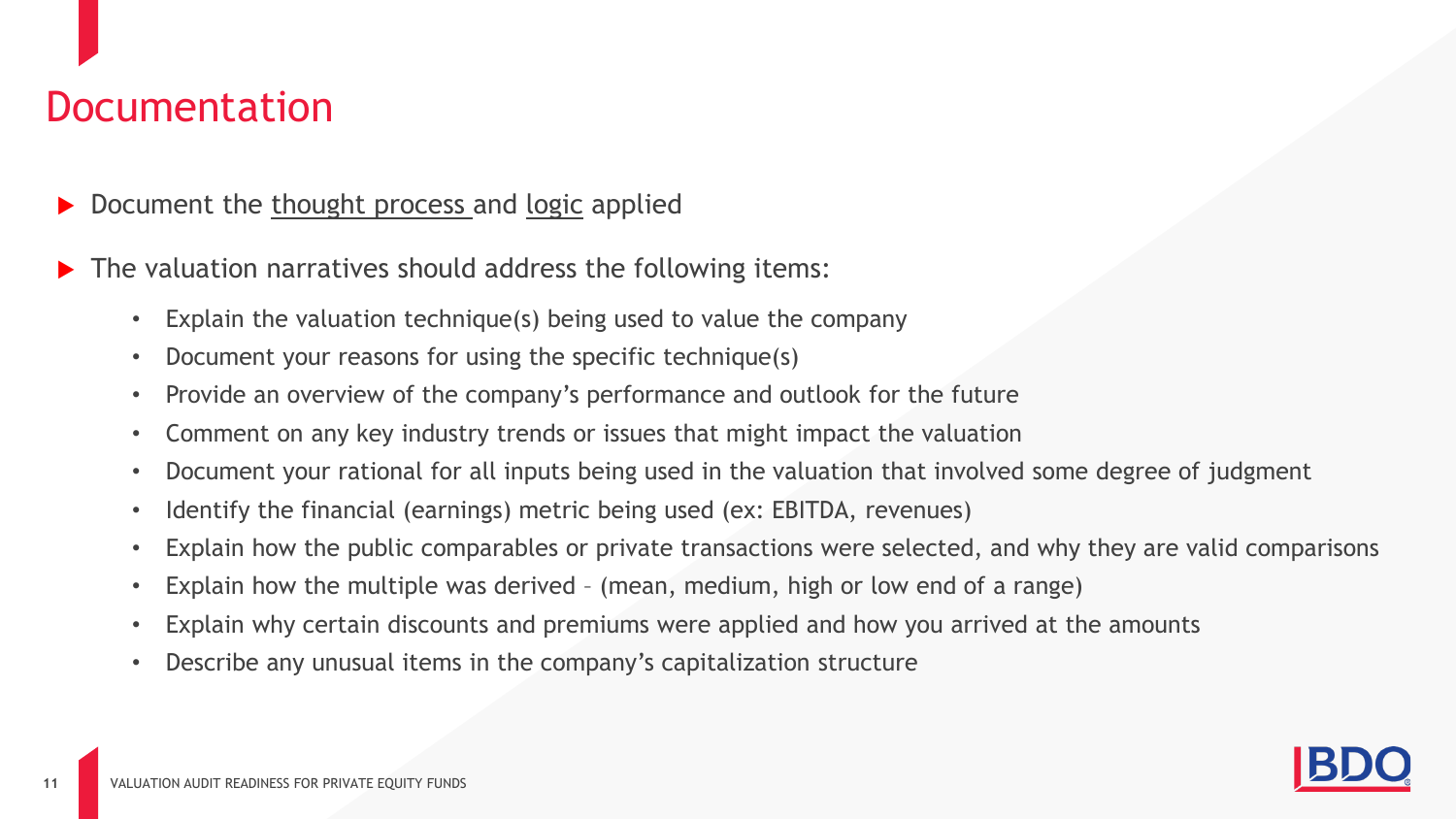## Calibration

- Do a comparison analysis since investment date (commonly referred to as "calibration") to explain the movement in value of the investment over time
	- For market approach valuations:
		- Comparison should be made with the entry multiple to understand what has changed since the investment date
	- For income approach valuations:
		- Comparison should be made with the DCF analysis at investment date to understand what has changed since the investment date
- $\triangleright$  Goal of calibration = to ensure consistency of valuation techniques and assumptions used, with reference to both changes in market conditions and changes in the performance and status of the portfolio company
- ▶ Detailed examples are included in the AICPA PE Valuation Guide see chapter 10

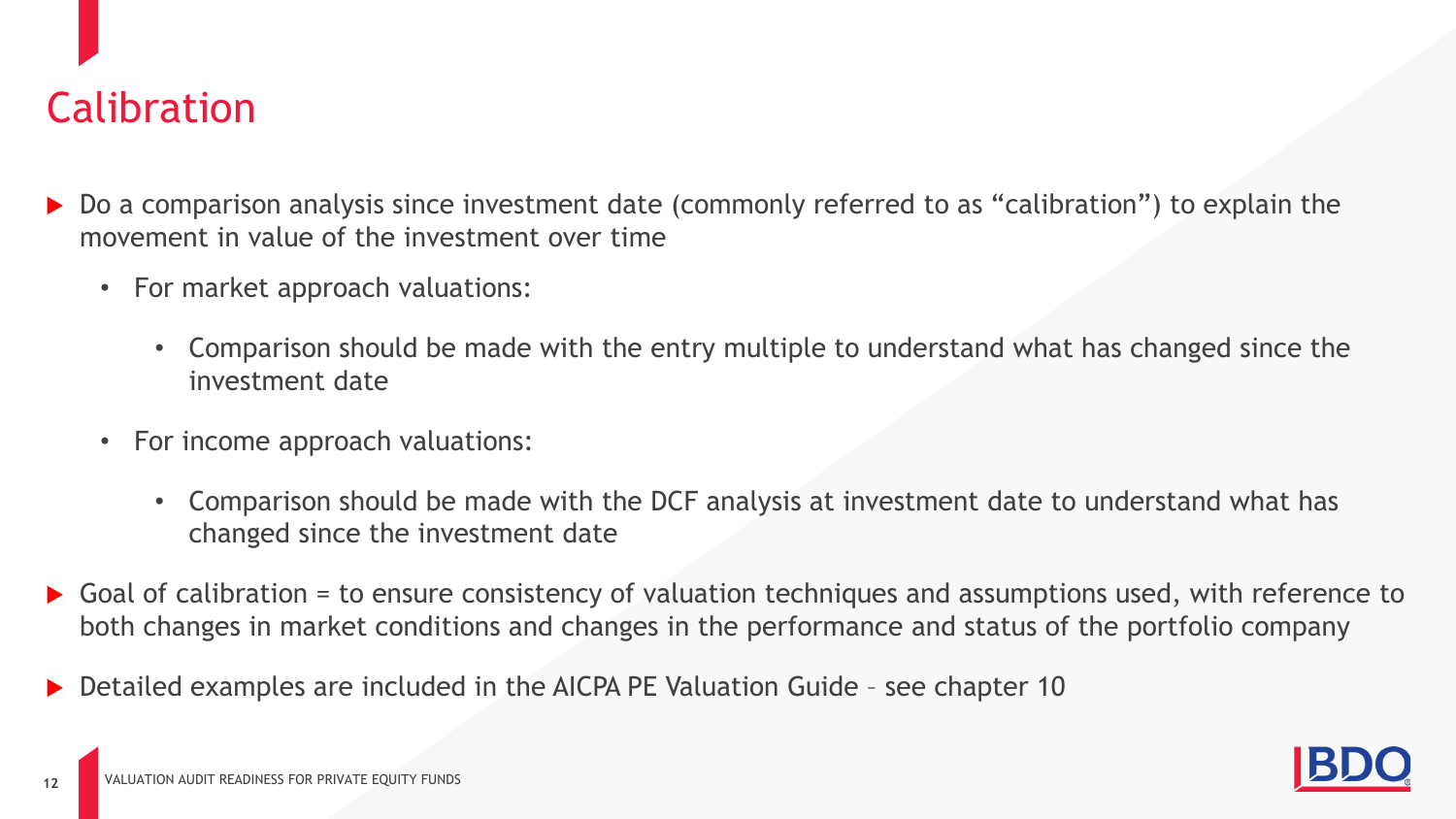## Likely Areas of Focus by the Auditors

- Financial Performance
	- EBITDA add-backs
	- Normalization/run-rate financials
	- Financial projections should reflect latest outlook for revenue growth and profit margins; scenario analysis may be appropriate
- **Naluation Method Considerations** 
	- Market Approach Valuations
		- ― Properly matching market data and financial metrics to avoid "double dip"
		- ― Appropriateness of comps used to derive multiple
		- ― Assess whether recent transaction are still relevant indications of value
	- Income Approach

- ― Reasonableness of forecast & discount rate
- ― Discount rates built up using historical data may not reflect the current environment or outlook for the business going forward. While market inputs have declined, it may not be appropriate to see a decline in the discount rate
- Discounts for Lack of Marketability and Control
	- Discounts may increase due to impact of higher volatility and longer holding periods

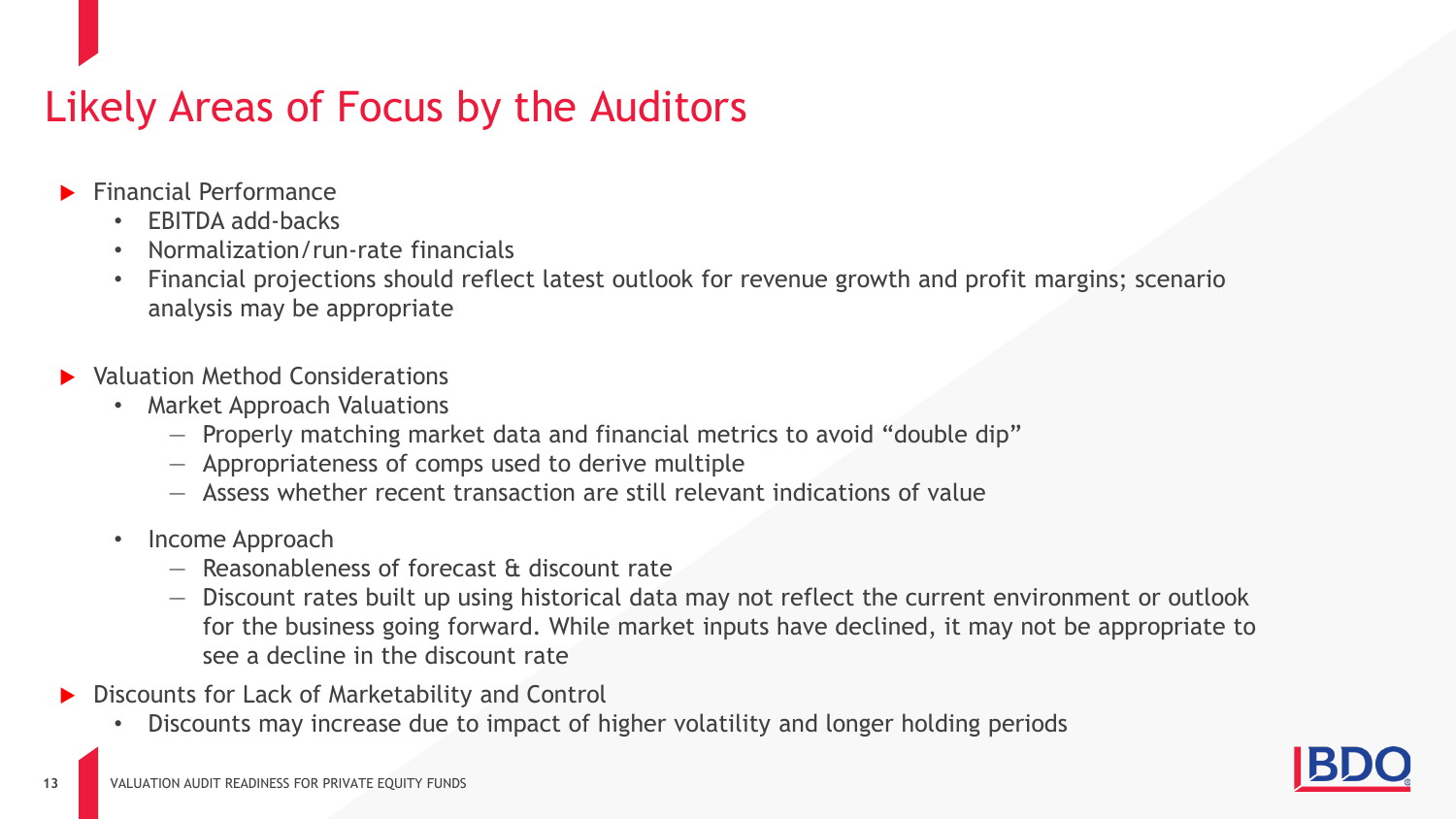### Proposed Accounting Standards Update – Fair Value Measurement (Topic 820) *Fair Value Measurement of Equity Securities Subject to Contractual Sale Restrictions*

#### **Proposed Amendment**:

- Contractual restriction on the sale of an equity security is not considered to be part of the unit of account of the equity security and, therefore, should not be considered in measuring fair value
	- ― *Under the proposal, contractual restriction is a characteristic of the entity holding the equity security rather than a characteristic of the equity security*
- Amendments are consistent with the principles of fair value measurement under which an entity is required to consider characteristics of an asset or liability if other market participants would also consider those characteristics when pricing the asset or liability

― *Eliminate diversity in practice*

#### **Proposed Transition**

- All entities (except investment companies) would apply the amendments prospectively and recognize in earnings on the adoption date any adjustments made as a result of such adoption
- For Investment Companies, as defined in ASC 946, the amendments would be applied to equity securities with a contract containing a sale restriction that is executed or modified on or after the adoption date. For equity securities with a contract containing a sale restriction that was executed *before* the adoption date, investment companies would continue to apply the historical accounting policy for measuring such securities until the contractual restrictions expire or are modified
- **Effective date will be determined after the Board considers stakeholder feedback on the amendments in** the proposed update; comment letters were due on November 14, 2021

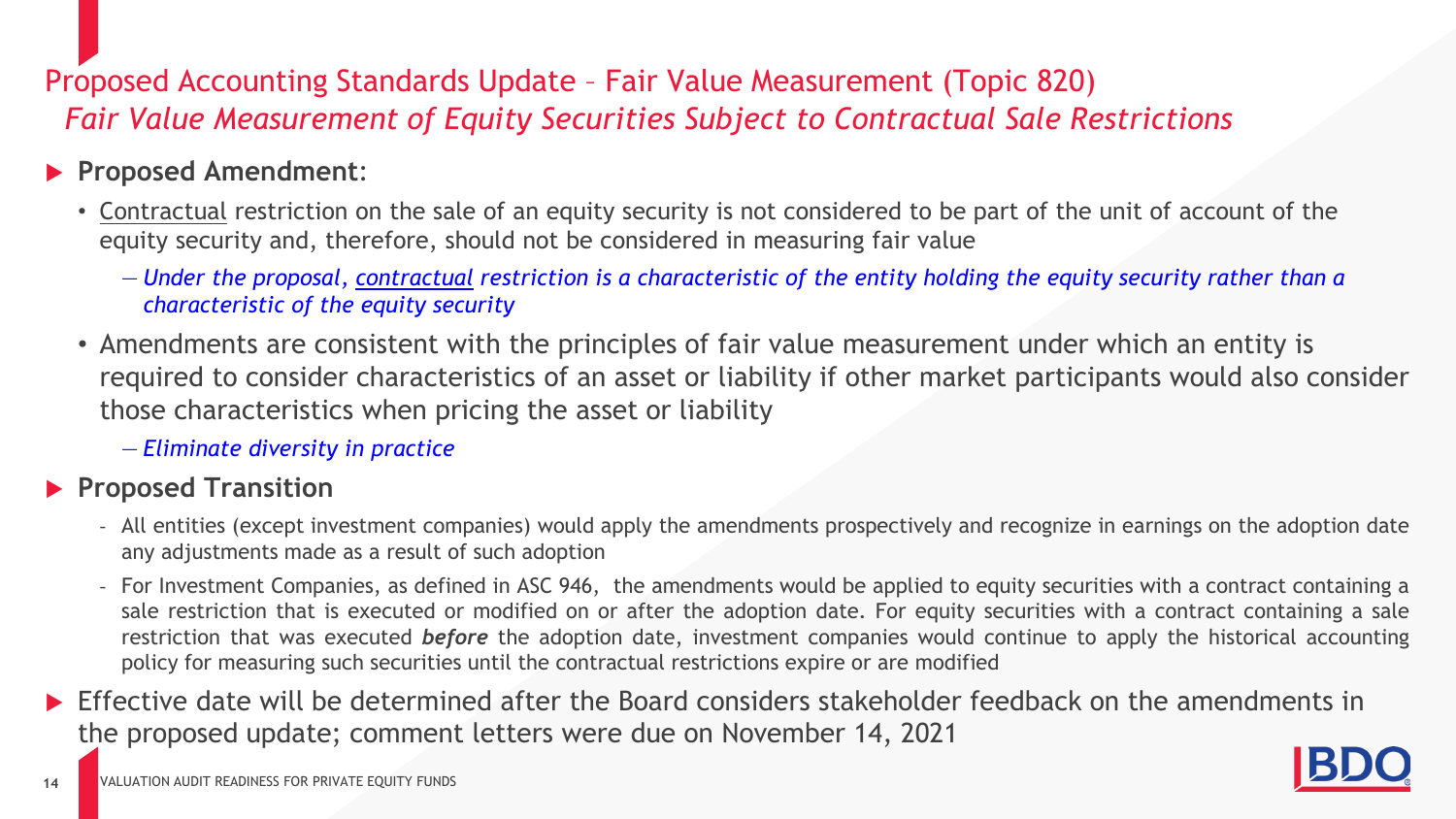Tax Reminders



Legislative Update

IRS Exam Activity  $(\cdot \cdot)$ 



Carried Interest Allocations



State Tax Passthrough Entity Planning

Schedules K-2/K-3 Reporting



VALUATION AUDIT READINESS FOR PRIVATE EQUITY FUNDS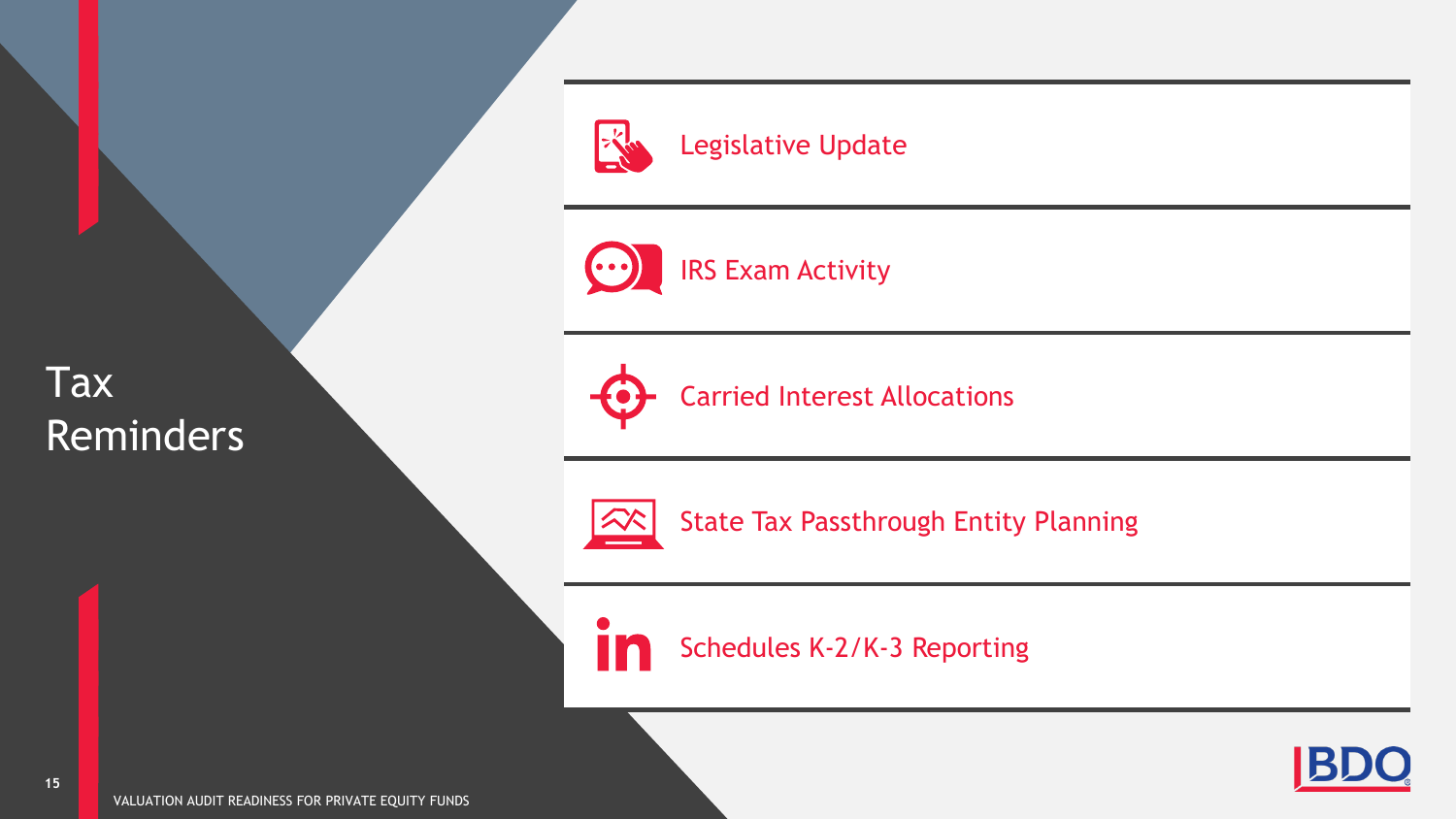# **General Legislative Update**

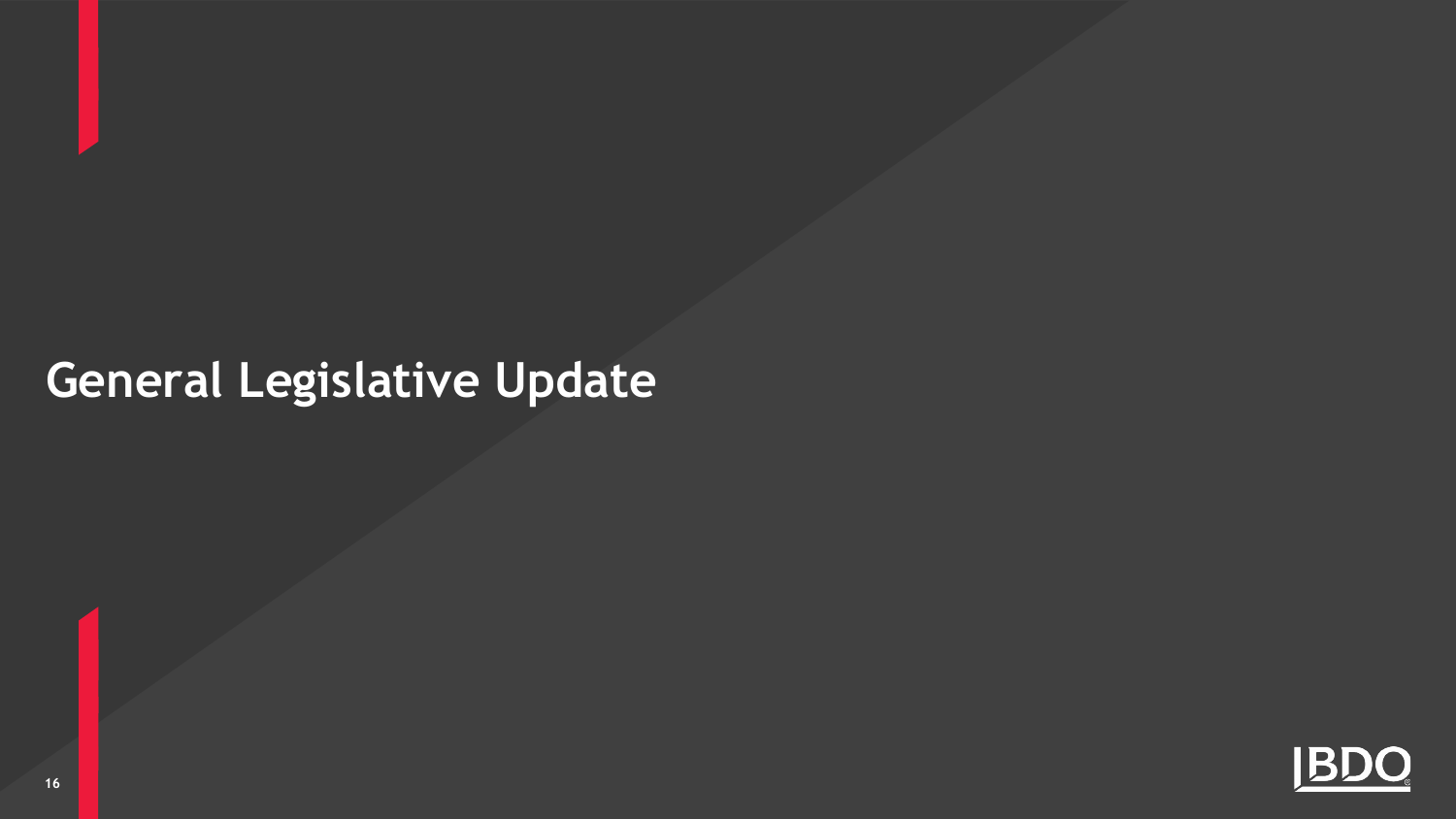### Federal Tax Update General Legislative Update

**Build Back Better Act (BBBA) passed the House on 11/19/2021 with a vote of 220-213**

- ▶ The Build Back Better Act now heads to the Senate where changes are expected
- If the Senate passes its own version of the BBBA, it will return to the House
	- The House could vote on the Senate's Amendment
	- A Conference Committee could be appointed to reconcile the differences to produce one bill
- Current status of the BBBA?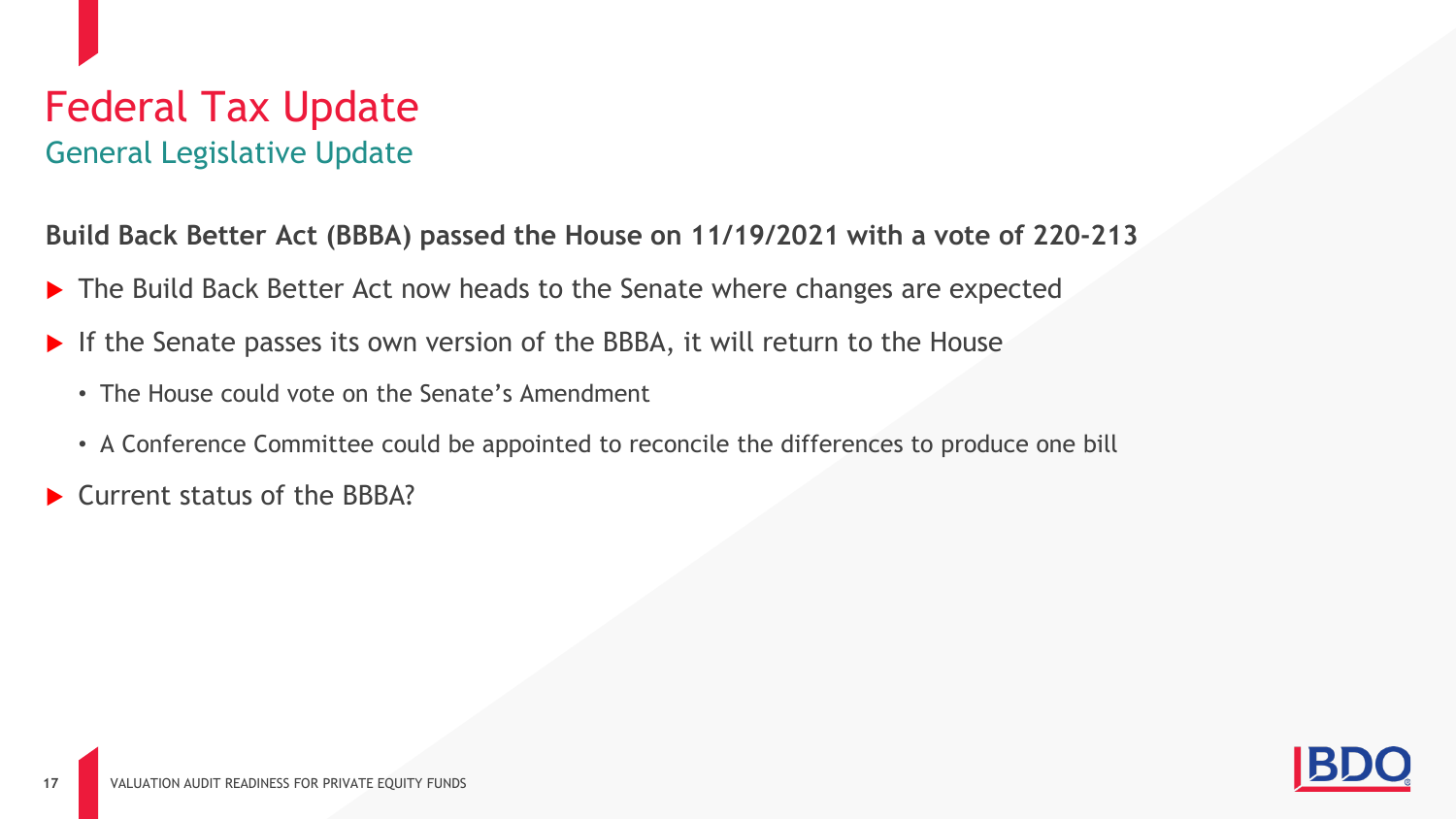# **IRS Partnership Exam Initiative Update**

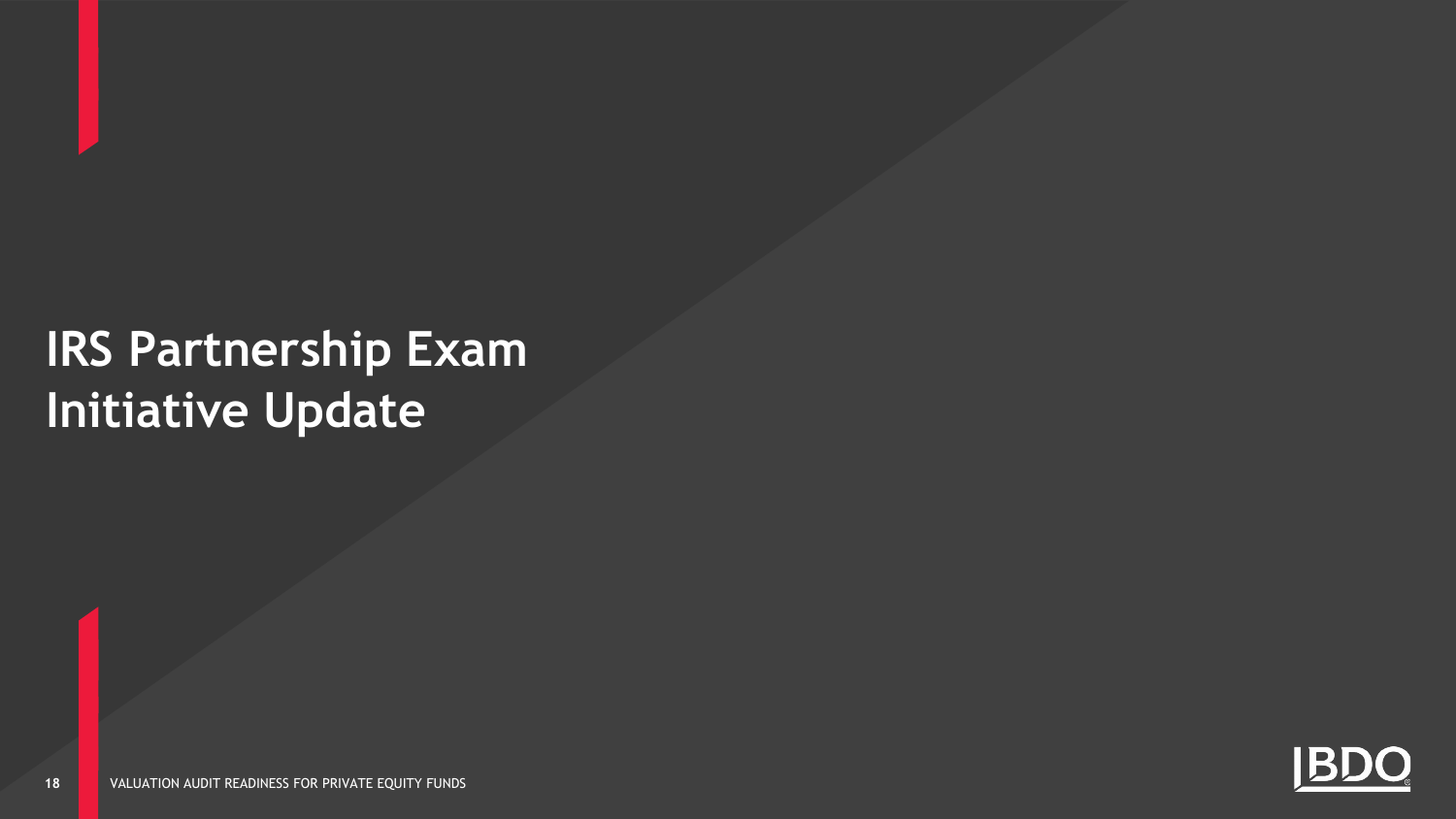### Federal Tax Update IRS Exam Activity

#### **Partnership IRS Exam Activity**

- The IRS has established a Large Partnership Compliance (LPC) program similar to the existing Large Corporate Compliance program
- The IRS and Treasury are initiating a concerted enforcement effort focusing on partnership issues
- Rollout of the LPC is leveraging new data analytics modeling to select 2019 tax returns for examination
- The IRS has increased the number of revenue agents with partnership-specific experience
- Under the LPC and related coordinated enforcement campaigns, the IRS has indicated it is focusing on specific issues including:
	- High-income non-filers, many of whom receive partnership Schedules K-1 and other information returns
	- Deferred compensation attributable to services performed before Jan. 1, 2009
	- Financial service entities engaged in a U.S. trade or business (offshore lending)
	- Whether management fees paid by private equity portfolio companies should be recast as constructive dividends
	- Transfer pricing adjustments on related-party loans and other controlled transactions
	- SECA Tax—whether distributions to limited partners and members of LLCs and LLPs should be subject to self-employment tax, and
	- Whether management and incentive fee waivers should be respected for tax purposes.



VALUATION AUDIT READINESS FOR PRIVATE EQUITY FUNDS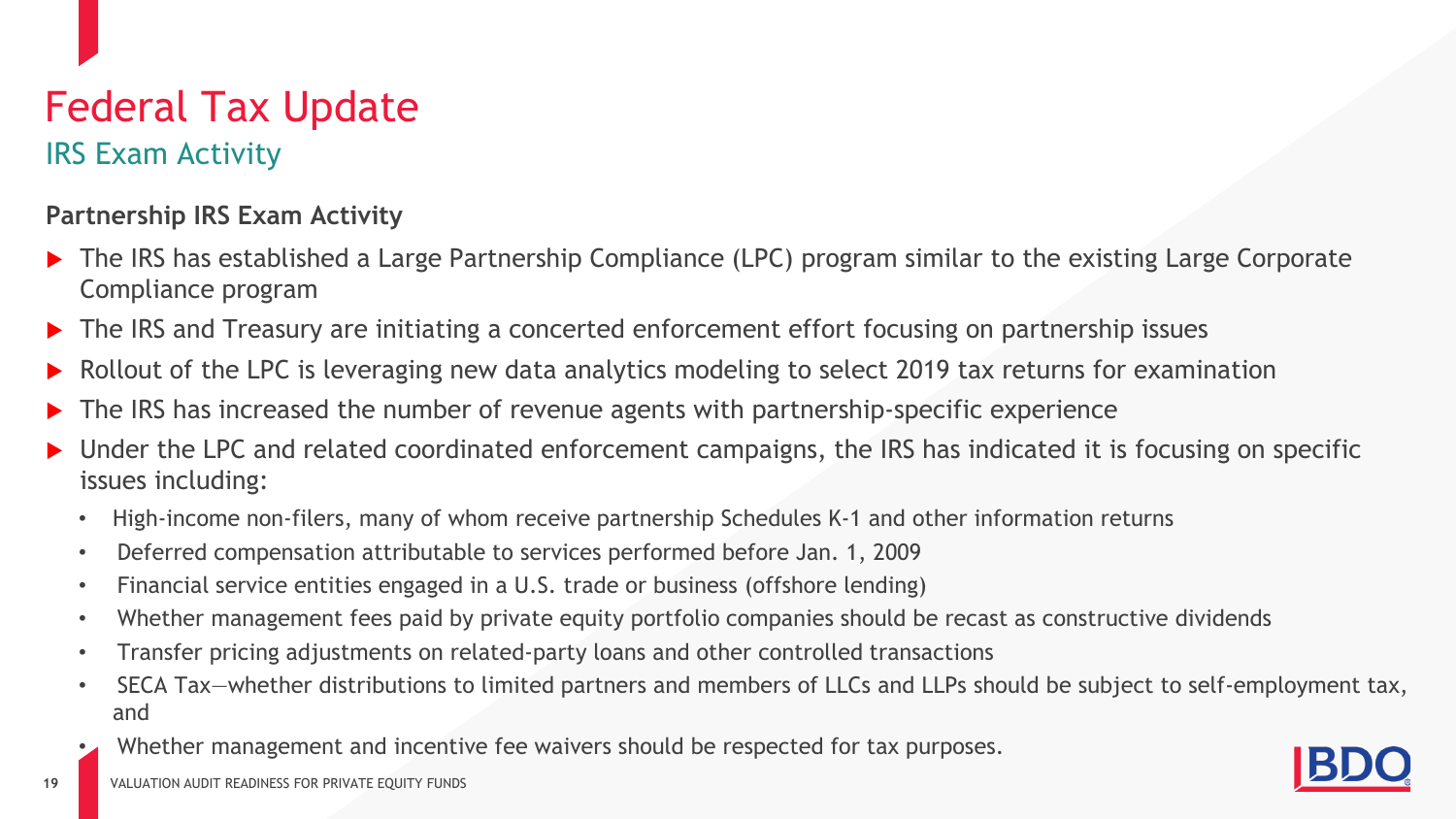### Federal Tax Update IRS Exam Activity

**Partnership Audit Roadmap (Publication 5388)**

- **Return Filing/Audit Selection**
	- Taxpayer files original return and return is subsequently selected for audit via Notice of Selection for Examination via Letter 2205-D
	- Partnership may file an Administrative Adjustment Request prior to the start of the audit. This must be done prior to receipt of the Notice of Administration Proceeding (NAP) via Letter 5893/5893A.
	- Issuance of the NAP must occur at least 30 days after notice of the pending exam is received
- **Audit Process**
	- Upon completion of partnership exam procedures, the IRS will issue a Notice of Preliminary Partnership Examination Changes (Summary Report) via Letter 5895 and Forms 14791 and 886-A
	- The partnership, via the partnership representative, has the option to appeal the findings in the Summary Report providing there is at least 18 months remaining on the statute of limitations.
	- If no request for appeal is made, the IRS will issue a Notice of Proposed Partnership Adjustment (NOPPA) via Letters 5892 and 5892-A and Forms 14792 and 886-A
	- The NOPPA starts a 270-day period in which the partnership may request modifications.
- **Post Audit**
	- The partnership representative may request modifications to reduce any proposed imputed underpayment obligation. The partnership representative may request a management or appeals conference if disagreements remain
	- Following issuance of the Notice of Final Partnership Adjustment (FPA), the partnership has 45 days to elect to push out the imputed underpayment to its partners and 90 days to petition court for any contested tax issues

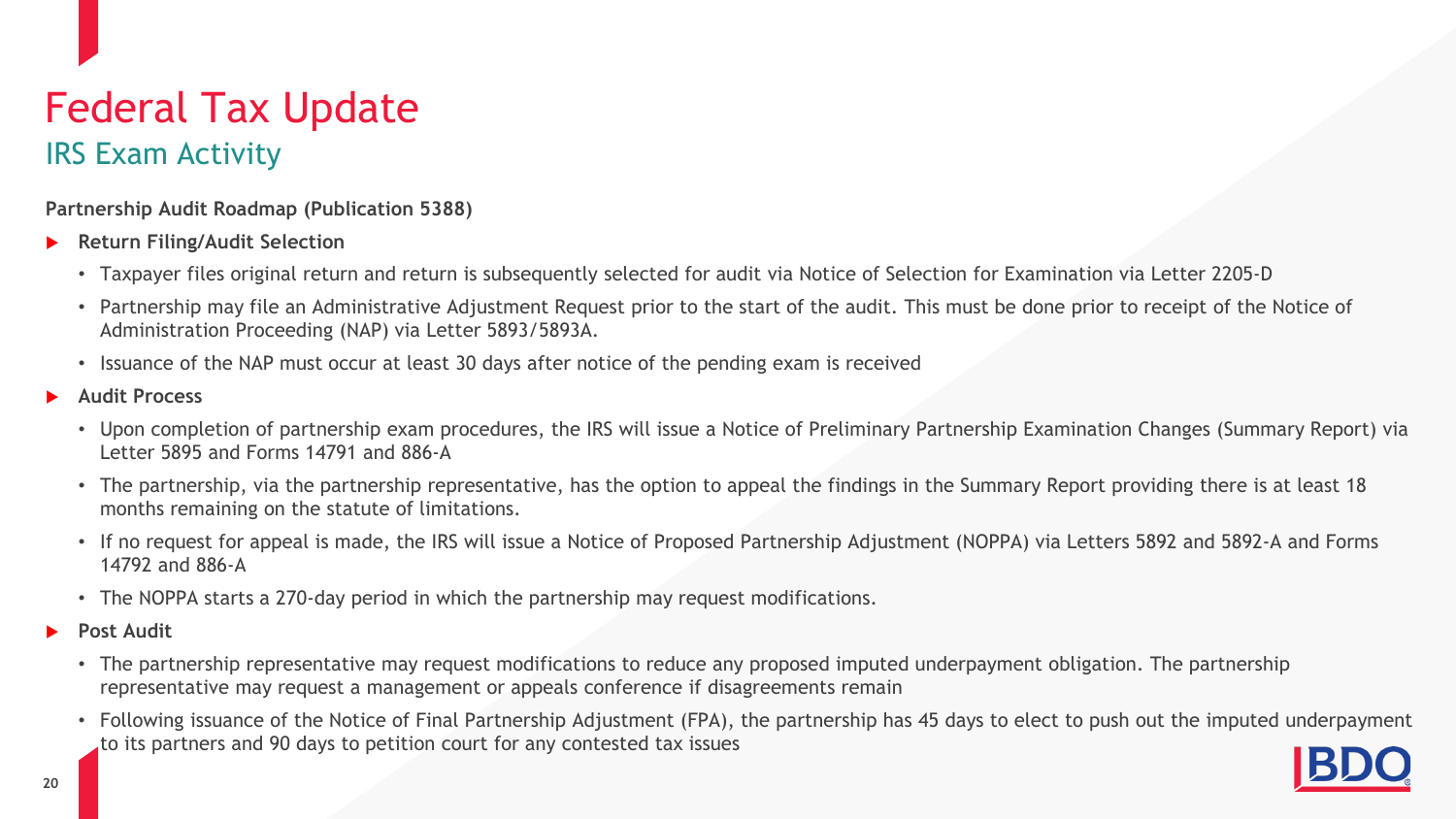## Federal Tax Update IRS Exam Activity



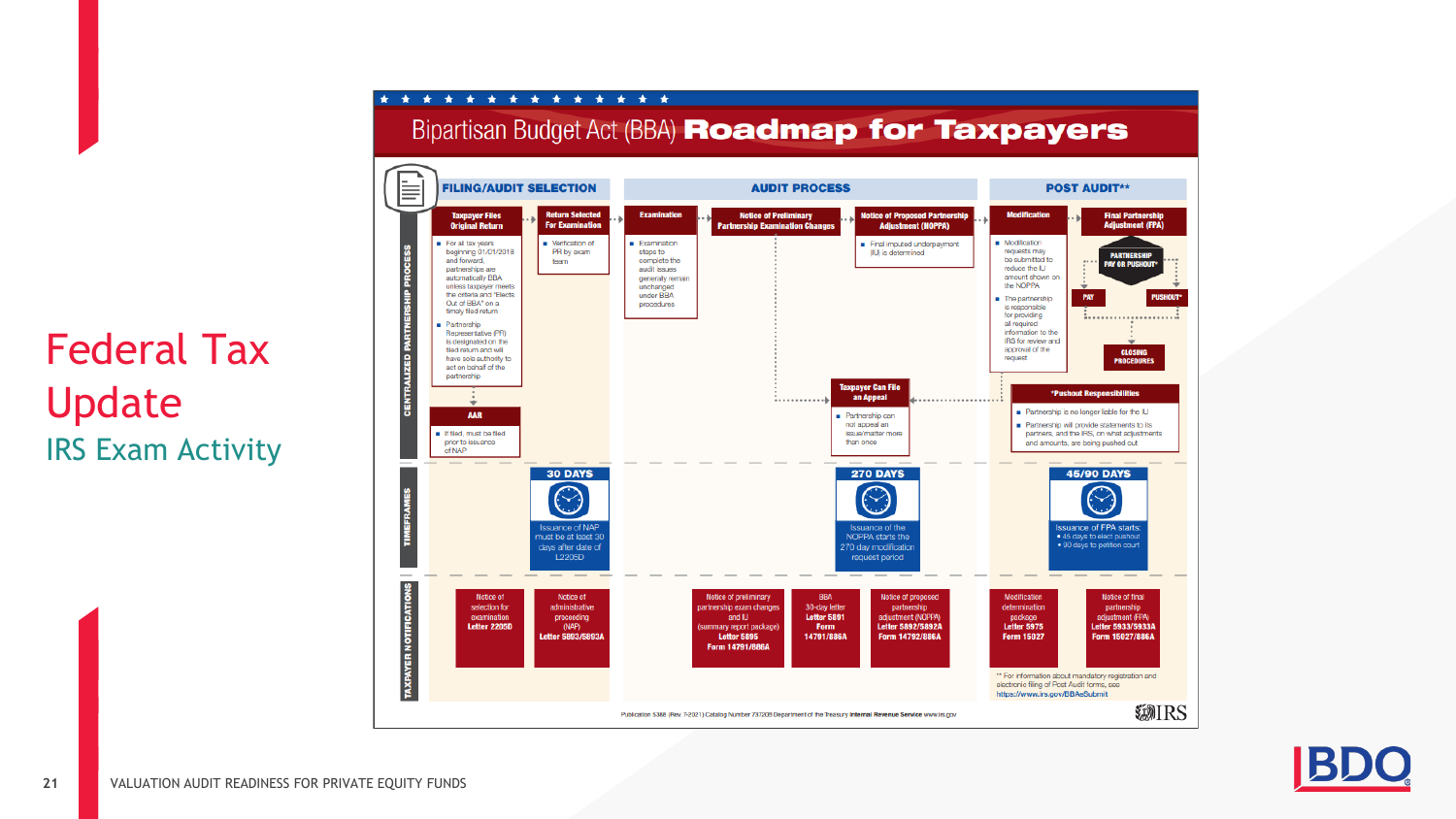# **Self-Employment for Limited Partners**

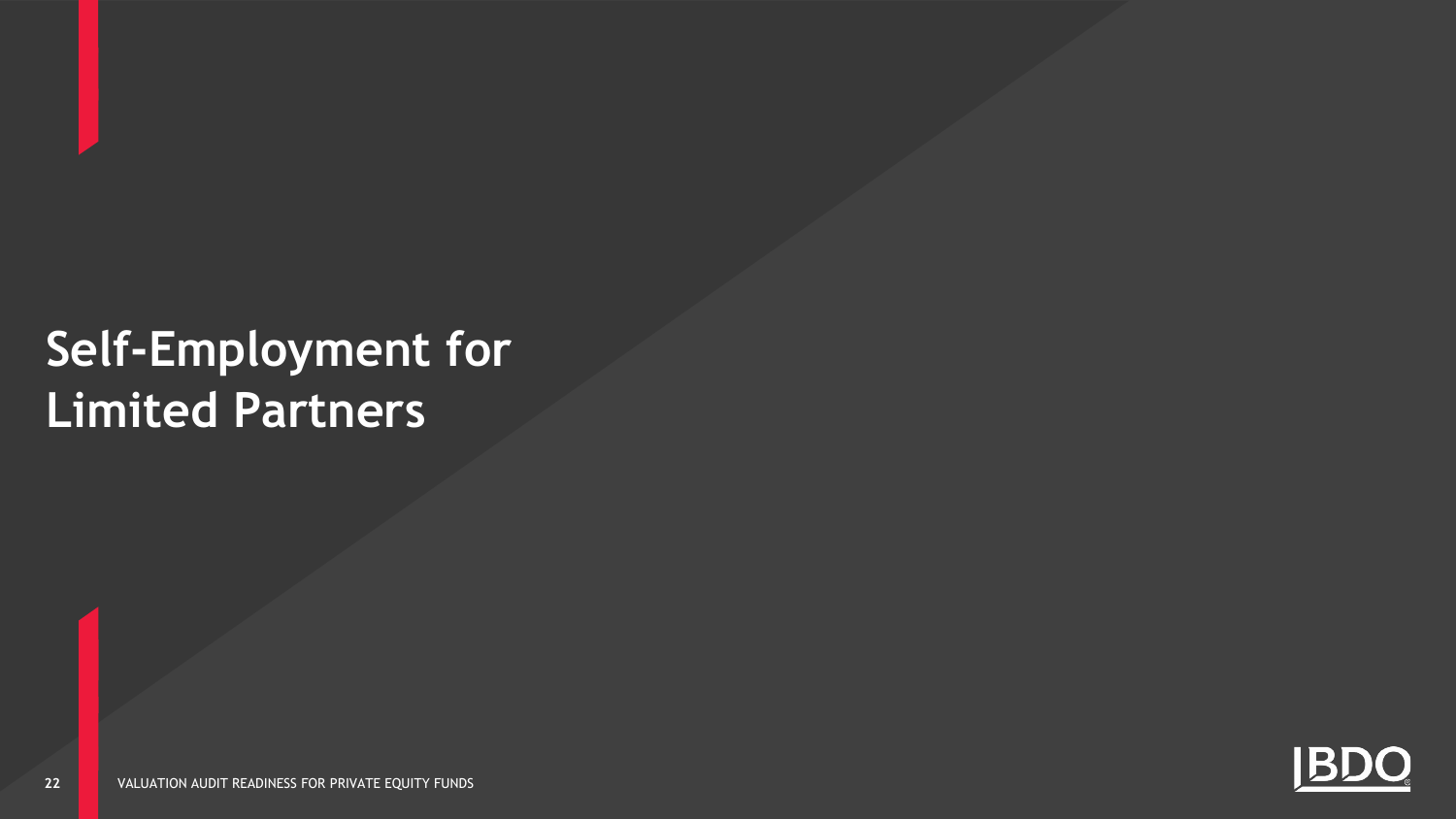### Self-Employment Tax Exception for Limited Partners

#### **Self-Employment/Net Investment Income Tax Rationalization**

- ▶ Under current rules:
	- Limited partners are not subject to self-employment tax (SET) on their distributive share of partnership income and
	- Limited partners who materially participate in a trade or business are not subject to the net investment income tax (NIIT)
	- The term "limited partner" is not defined in statute or regulations
- $\blacktriangleright$  Fund managers have taken the position that members of a limited liability company (LLC), limited liability partnership (LLP), or state law limited partnership (LP) are treated as limited partners and therefore not subject to SET. Further, since these limited partners materially participate in management of the fund, their distributive shares of partnership income are not subject to NIIT
- The IRS has successfully challenged this position in the context of LLC and LLP members. No case law exists addressing whether a limited partner of a state law LP should be subject to SET. However, see George E. Joseph where the taxpayer failed to demonstrate their status as a state law limited partnership
- Proposed legislation that recently passed the House seeks to ensure that partnership income would be subject to either the SET or NIIT for taxpayers with more than \$400,000 of taxable income for single taxpayers (\$500,000 for joint filers).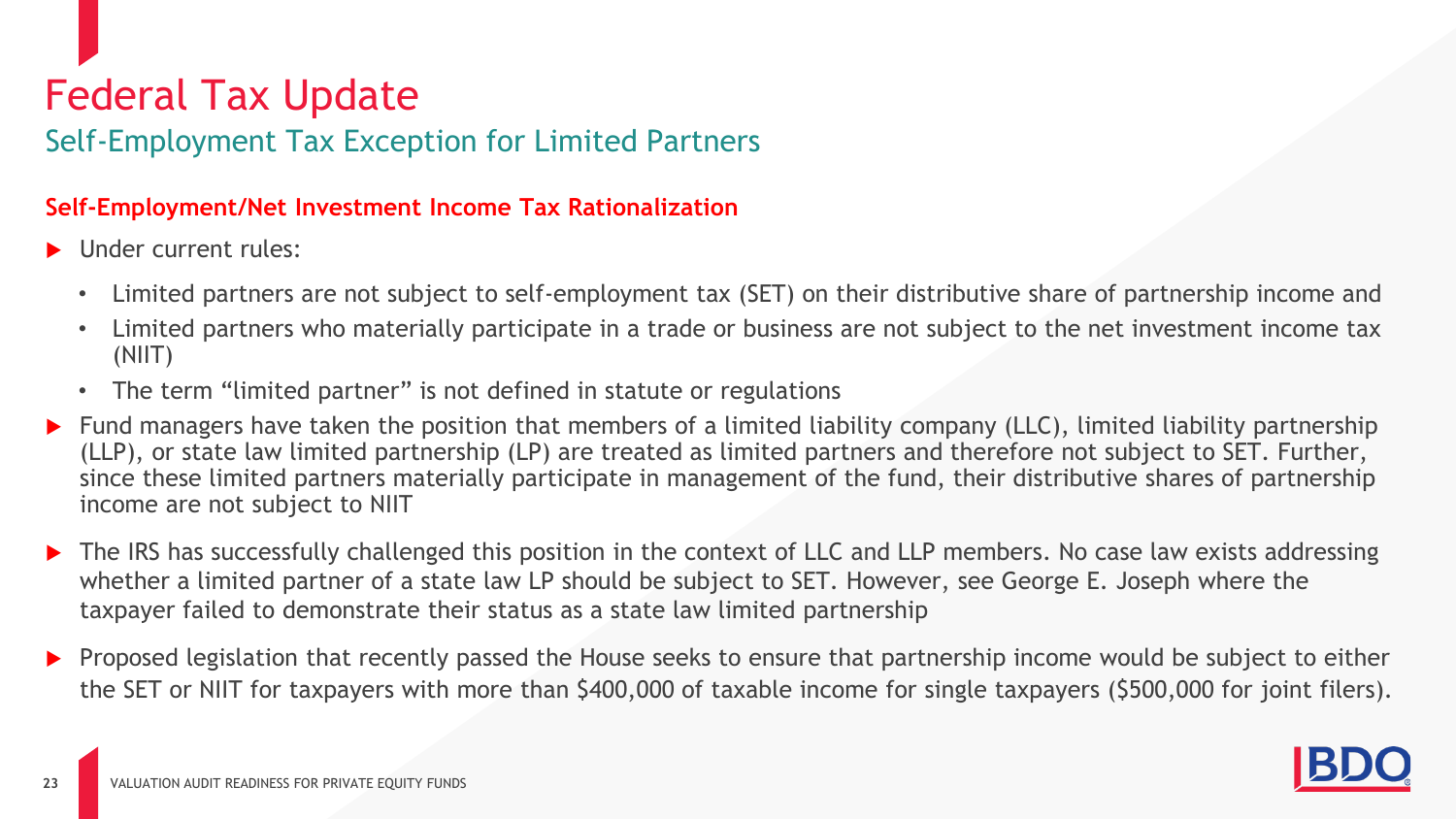Self-Employment Tax Exception for Limited Partners

#### **Illustration**

- ▶ Partner A receives a \$1M distributive share of income from Management, LP. Partner A is limited partner in Management, LP and is treated as materially participating in the business of Management, LP
- ▶ Under current rules, Partner A is not subject to the NIIT because she materially participates in Management, LPs trade or business. Additionally, because she is a limited partner under state law, it's uncertain whether Partner A's distributive share of Management, LP income should be subject to SET
- ▶ The proposed legislation would provide that if Partner A is treated as a limited partner and therefore not subject to SET, she would then be subject to the NIIT
- Ultimately, the proposed legislation would result in fund managers earning more than \$400,000 (for single taxpayers and \$500,000 for joint filers) paying either the SET or NIIT at a likely rate of 3.8%.

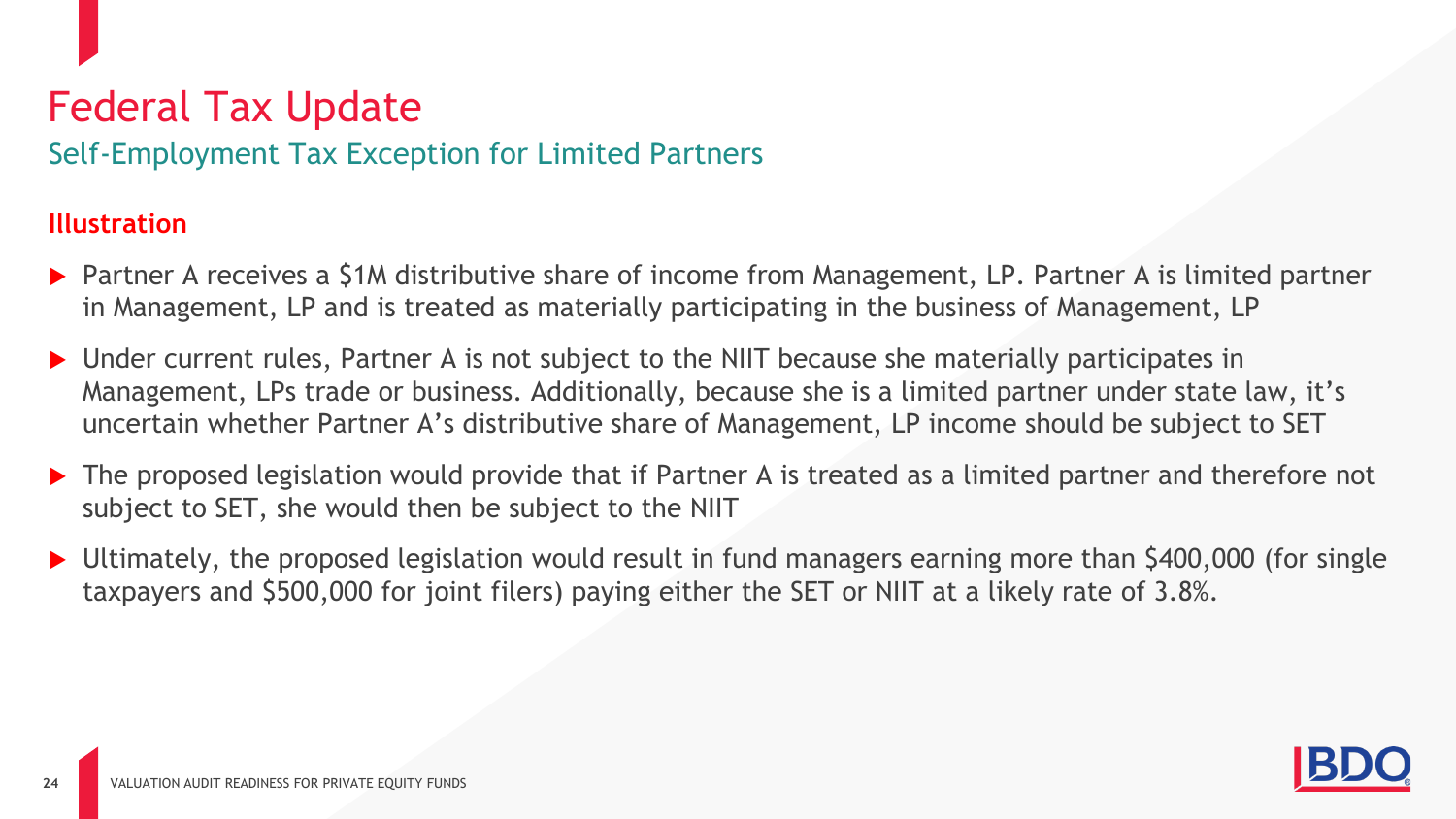# **Carried Interest Considerations**

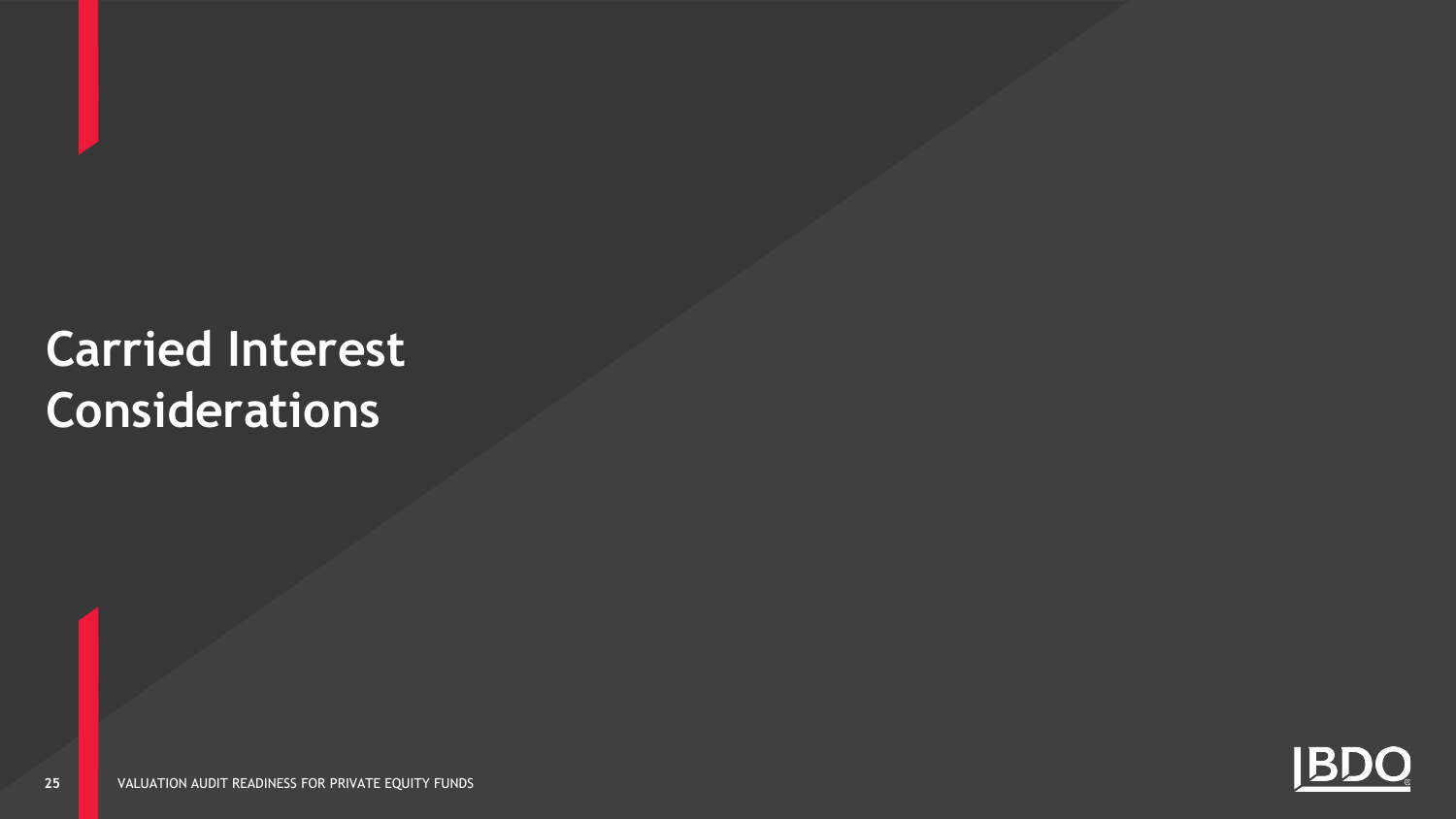Carried Interest Allocations

#### **Overview**

- Gain attributable to *applicable partnership interests* (API) is subject to recharacterization as short-term capital gain unless the associated asset has been held for more than 3 years
- Applicable partnership interests include partnership interests that are transferred to (or held by) the taxpayer in connection with the performance of substantial services in any *applicable trade or business* (ATB)
- An ATB consists of (A) Raising or returning capital, and (B) either (1) Investing in (or disposing of) specified assets (or identifying specified assets for such investment or disposition) or developing specified assets
- Specified assets include: (i) securities and commodities, (ii) real estate held for rental or investment, (iii) cash or cash equivalents, (iv) options or derivative contracts on any of the above, or (v) proportionate partnership interests in any of the above
- Developing specified assets takes place if it is represented to investors, lenders, regulators, or others that the value, price, or yield of a portfolio business may be enhanced or increased in connection with choices or actions of a service provider or of others acting in concert with or at the direction of a service provider
- In order to determine if there is a Section 162 trade or business (i.e., an ATB), the collective activities, for example, of a management company and a related general partner are aggregated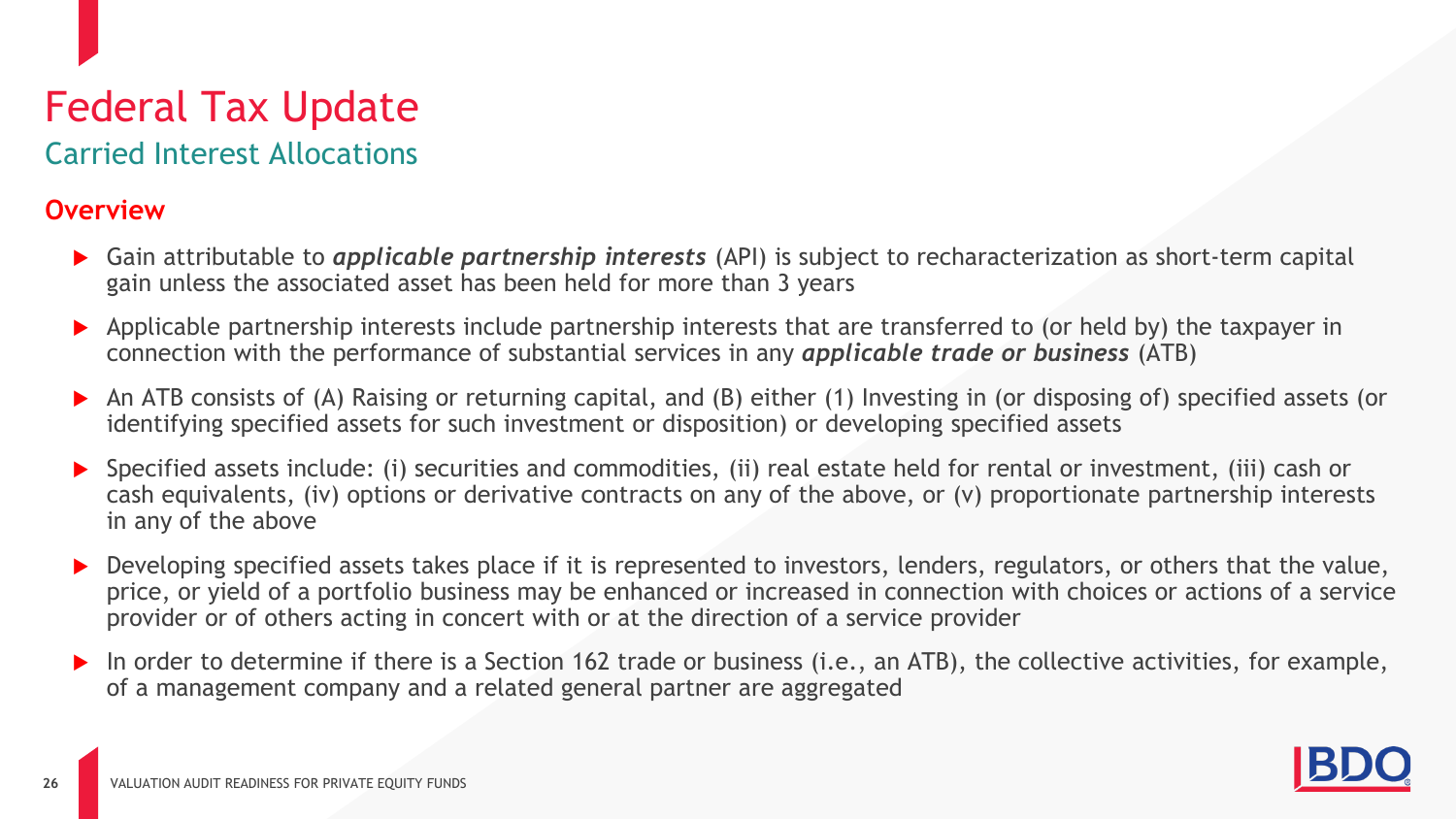Carried Interest Allocations

#### **Possible Strategies & Considerations**

- 1.Fund investments limited solely/primarily to operating partnership portfolio companies
- 2.Carried interest waivers in the absence of subsequent appreciation
- 3.Carried interest allocations of gain attributable to qualified small business stock under section 1202



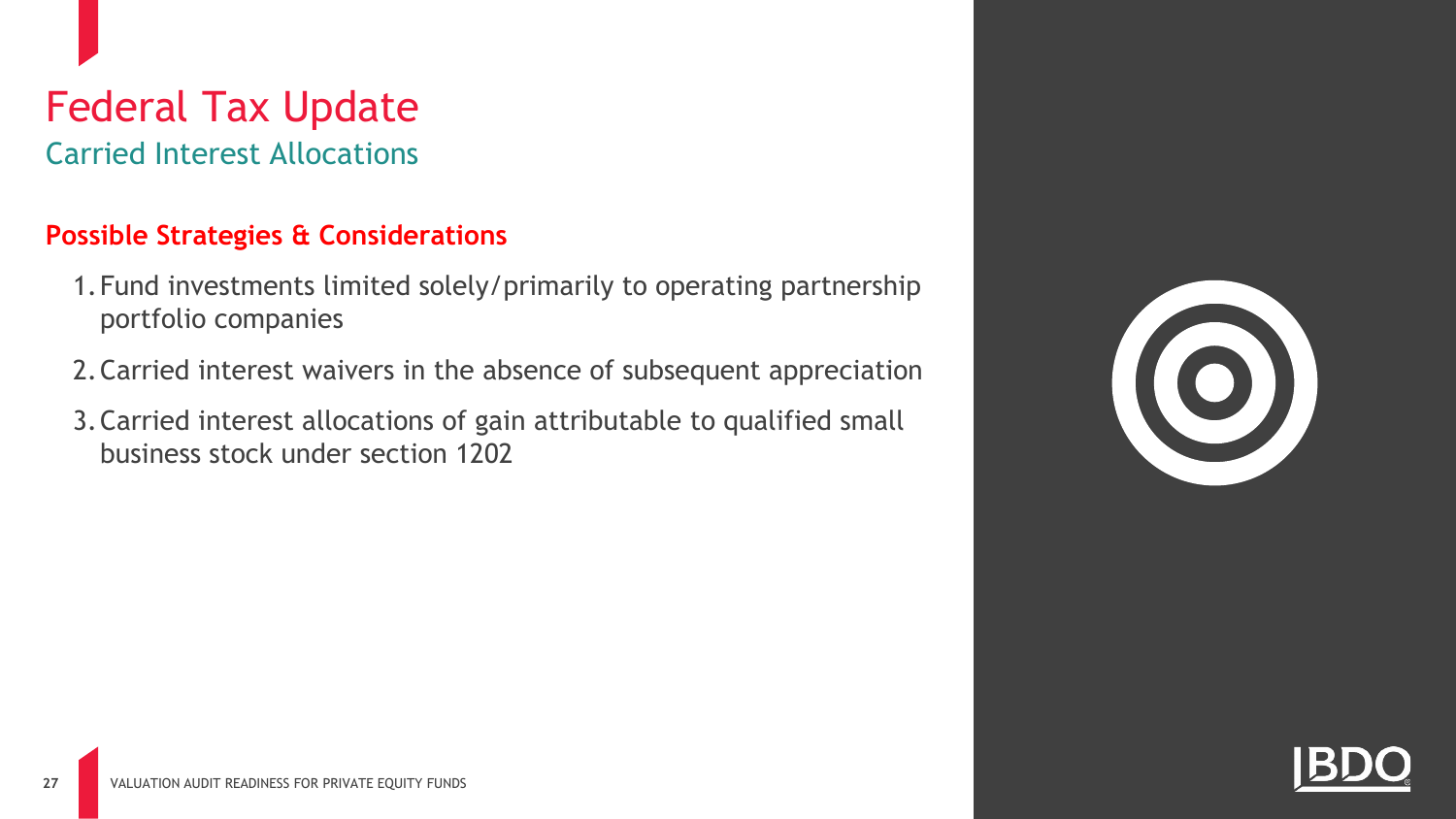Carried Interest Allocations – Possible Strategies & Considerations

#### Fund Investments Limited to Operating Partnership Portfolio Companies

- $\triangleright$  Section 1061(a) provides the general rule relating to recharacterization of LT capital gain in situations involving an applicable partnership interest (API).
- $\triangleright$  An API is defined in section 1061(b) to include any partnership interest issued in connection with the performance of substantial services in any applicable trade or business (ATB).
- An ATB is defined as any activity conducted on a regular, continuous, and substantial basis that consists of (1) raising or returning capital and (2) either (i) investing in or disposing of specified assets or (ii) developing specified assets. Specified assets includes, among other items, stock and interests in "widelyheld" partnerships.
- $\blacktriangleright$  If a fund invests solely in operating partnerships that are not widely held, is there a position to avoid section 1061?
- ▶ What does it mean for a partnership to be "widely held"?

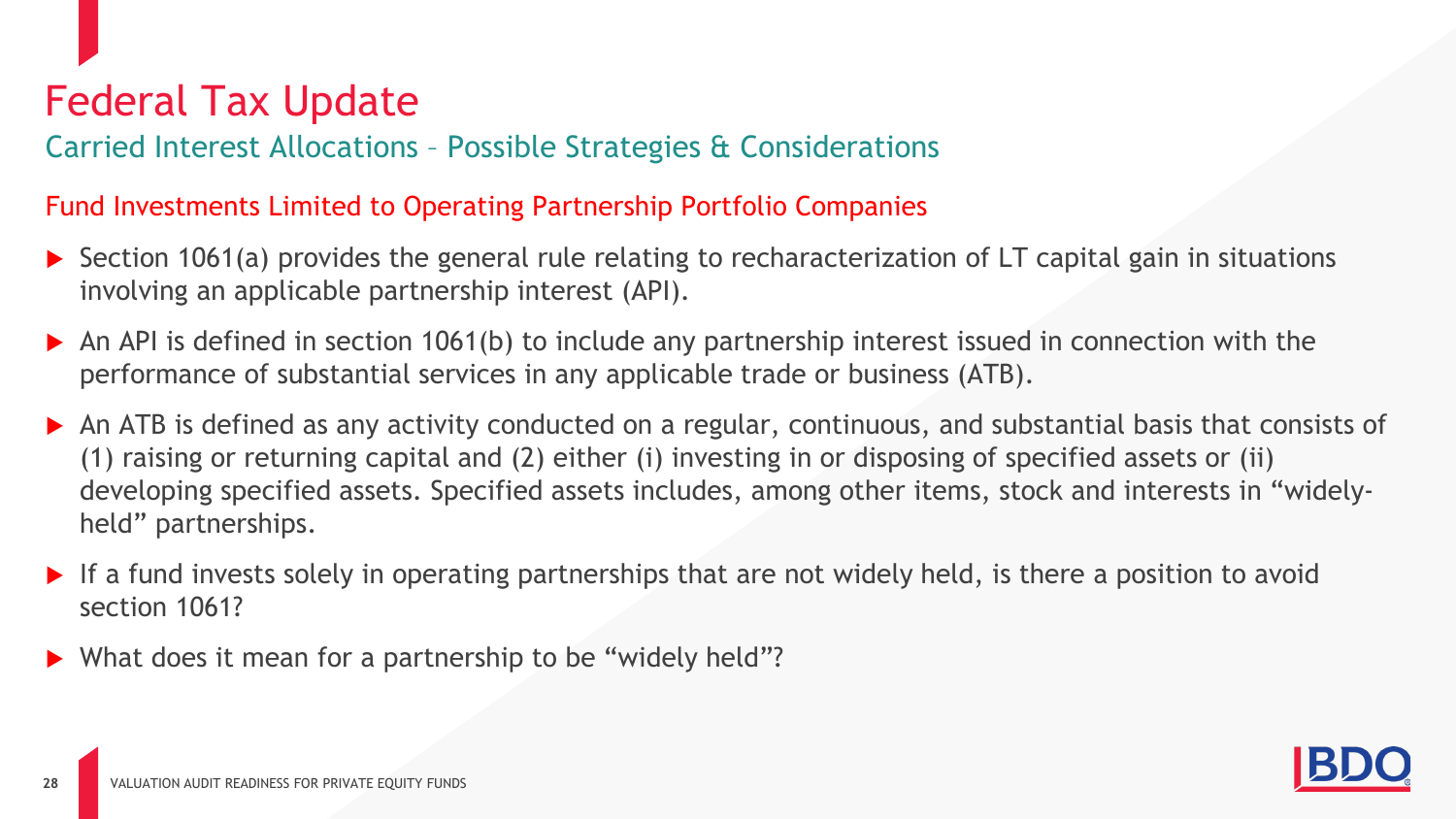Carried Interest Allocations – Possible Strategies & Considerations

#### Fund Investments Limited to Operating Partnership Portfolio Companies

- If a fund invests solely in operating partnerships that are not widely held, is there a position to avoid section 1061?
- Such a position would be based on the plain language of section 1061(c)(3) that requires a partnership to hold specified assets in order to be treated as an API.
- If a fund holds multiple investments in corporate stock or other specified assets, it seems clear that gain on a sale of a partnership interest or underlying assets (including interests in operating partnerships) would be subject to section 1061 if the other requirements are satisfied.
- What if the fund holds a single specified asset in addition to operating partnership investments?
	- The language in section 1061(c)(2)(B) references investing, disposing, or developing specified assets.
	- The statute uses the plural of "asset" which would imply the ownership of more than one specified asset.
	- Some have suggested that this situation may preclude application of section 1061 unless more than one asset is held.
	- This position seems unlikely to succeed.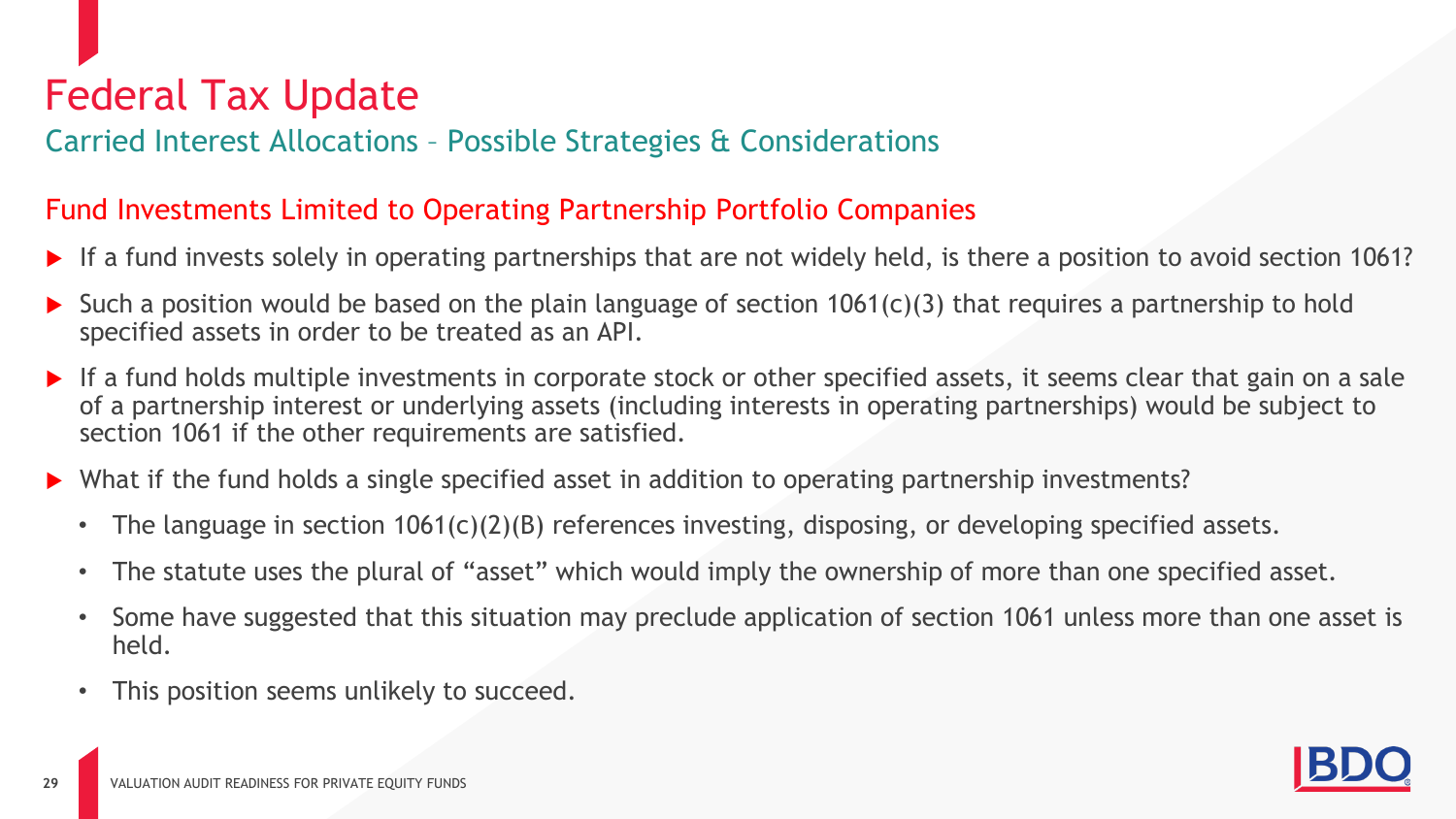Carried Interest Allocations – Possible Strategies & Considerations

#### Carried Interest Waivers Exclusive of Subsequent Appreciation

#### **Illustration**:

**30**

- ▶ Fund holds two investments each with a tax basis of \$50M and a fair value of \$100M. Both investments were acquired on June 15, 2019
- On December 31, 2021, Fund sells Investment A for \$100M recognizing taxable gain \$50M. The GP is entitled to a \$10M carry allocation (\$50M \* 20%) but waives the allocation under a provision of the operating agreement. Consequently, the entire \$50M gain is allocated to the LPs
- ▶ On December 31, 2022, Fund sells Investment B for \$100M recognizing taxable gain of \$50M. The GP is entitled to a \$10M carry allocation plus the \$10M waived carry. Consequently, Fund allocates \$20M of gain to the GP and the remaining \$30M to the LPs

**Question**: What are the tax consequences under this arrangement?

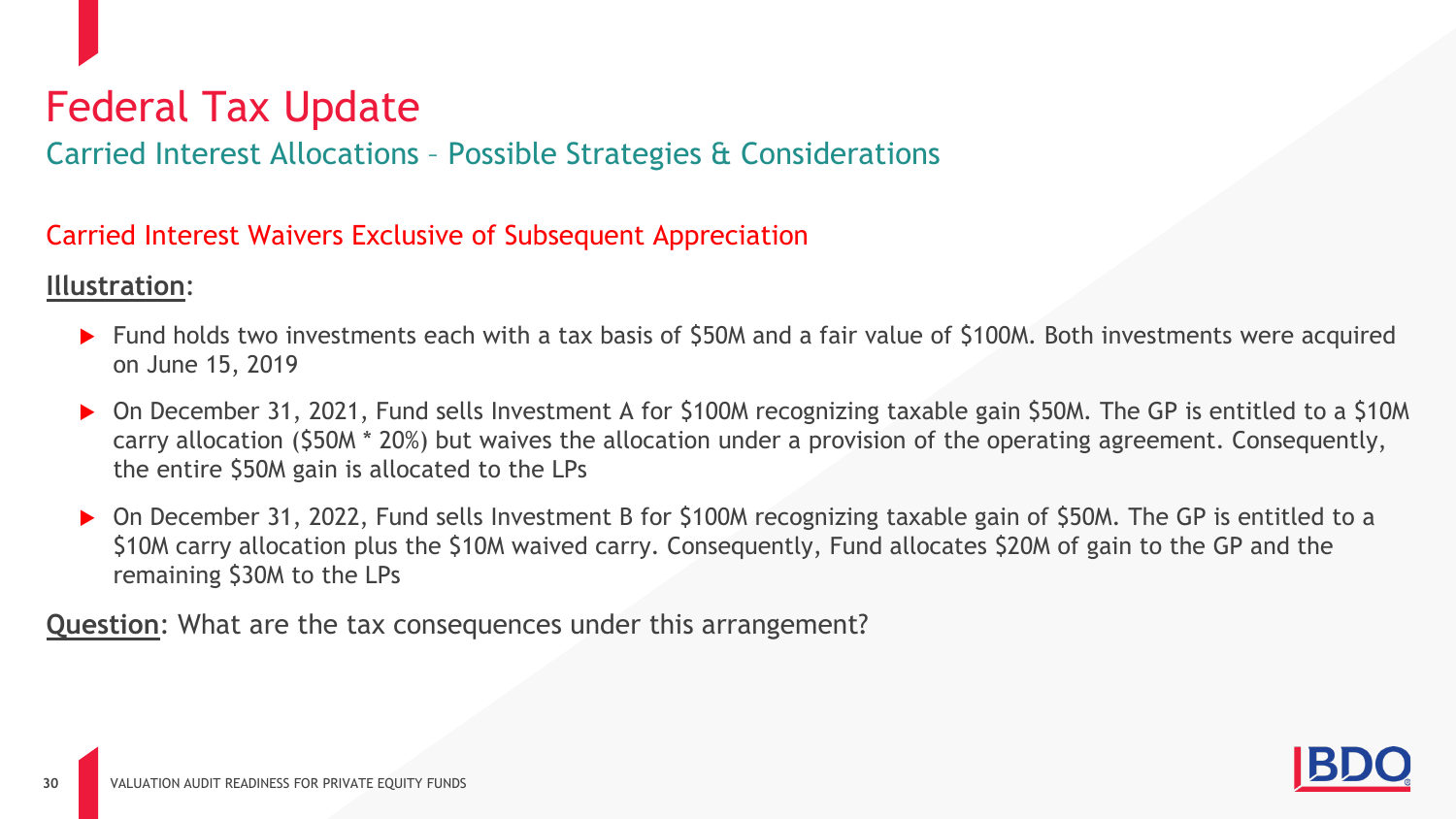Carried Interest Allocations – Possible Strategies & Considerations

#### Carried Interest Allocations Attributable to QSBS

**Illustration**:

- ▶ During 2021, Fund acquires QSBS for \$15 million and sells the QSBS in 2027 for \$300 million resulting in total gain of \$285 million.
- ▶ Fund then allocates 80% of the total gain to its LPs and 20% of the gain to the GP Entity.
- ▶ Original capital investments were 99% by the LPs and 1% by the GP Entity.
- ▶ LP Investor A contributed 5% of total capital to Fund and is entitled to 5% of recognized gain. GP Partner B contributed 50% of GP Entity's total capital commitment and is entitled to 50% of the GP Entity's allocable share of gain.
- ▶ What are the section 1202 implications to LP Investor A and GP Partner B

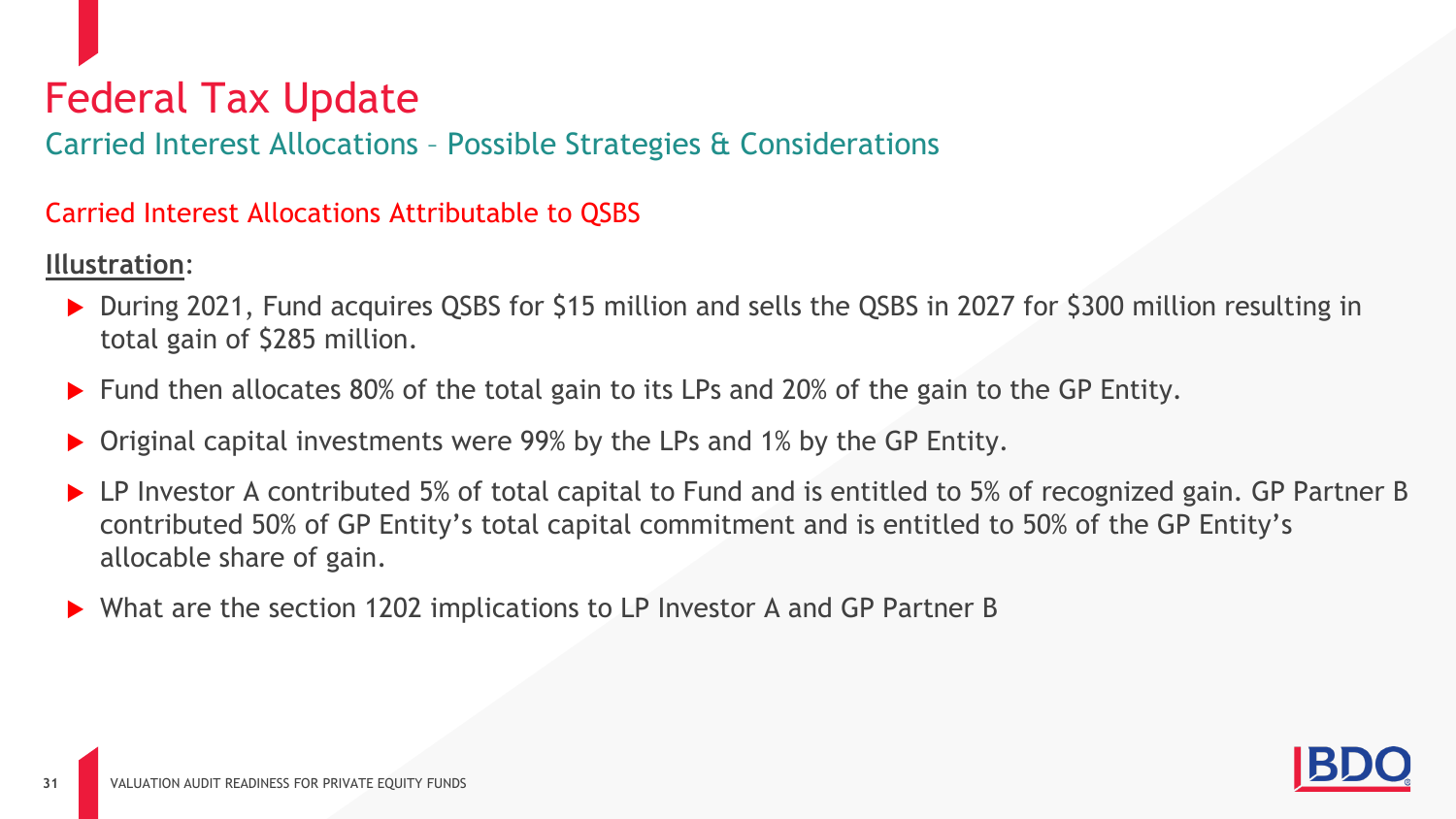Carried Interest Allocations – Possible Strategies & Considerations

Carried Interest Allocations Attributable to QSBS

**LP Investor A**:

- ▶ LP Investor A is allocated total gain of \$11.4 million (M) (\$285M \* 80% \* 5%).
- ▶ LP investor A may exclude \$10M of allocable gain determined as the greater of:
	- (1) \$10M of gain recognized on the sale of QSBS or
	- (2) 10X of LP Investor A's stock basis  $(10 * $15M * 5\% = $7.5M)$ .
- ▶ LP Investor A's remaining gain allocation of \$1.4M will be subject to regular taxation.

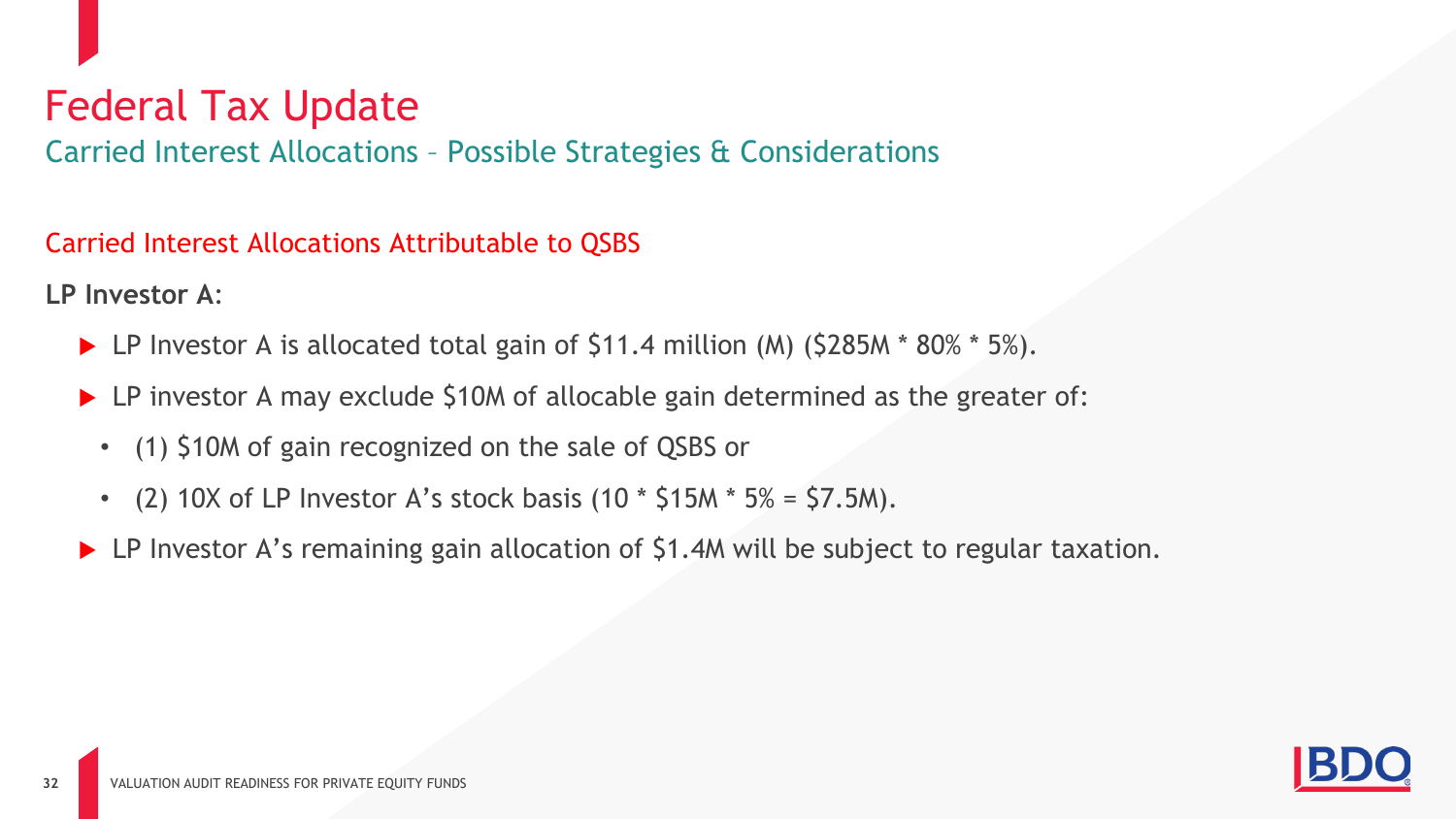Carried Interest Allocations – Possible Strategies & Considerations

Carried Interest Allocations Attributable to QSBS

**GP Partner B**:

**33**

- GP Partner B is allocated total gain of \$28.5M (\$285M  $*$  20%  $*$  50%).
- GP Partner B may exclude \$10M of allocable gain determined as the greater of:
	- (1) \$10M of gain recognized on the sale of QSBS or
	- (2) 10X of GP Partner B's stock basis(10  $*$  \$15M  $*$  1%  $*$  50% = \$750K).
- GP Partner B's remaining gain allocation of \$18.5M will be subject to regular taxation.

However, is the entire \$28.5M of gain allocated to GP Partner B eligible section 1202 gain?

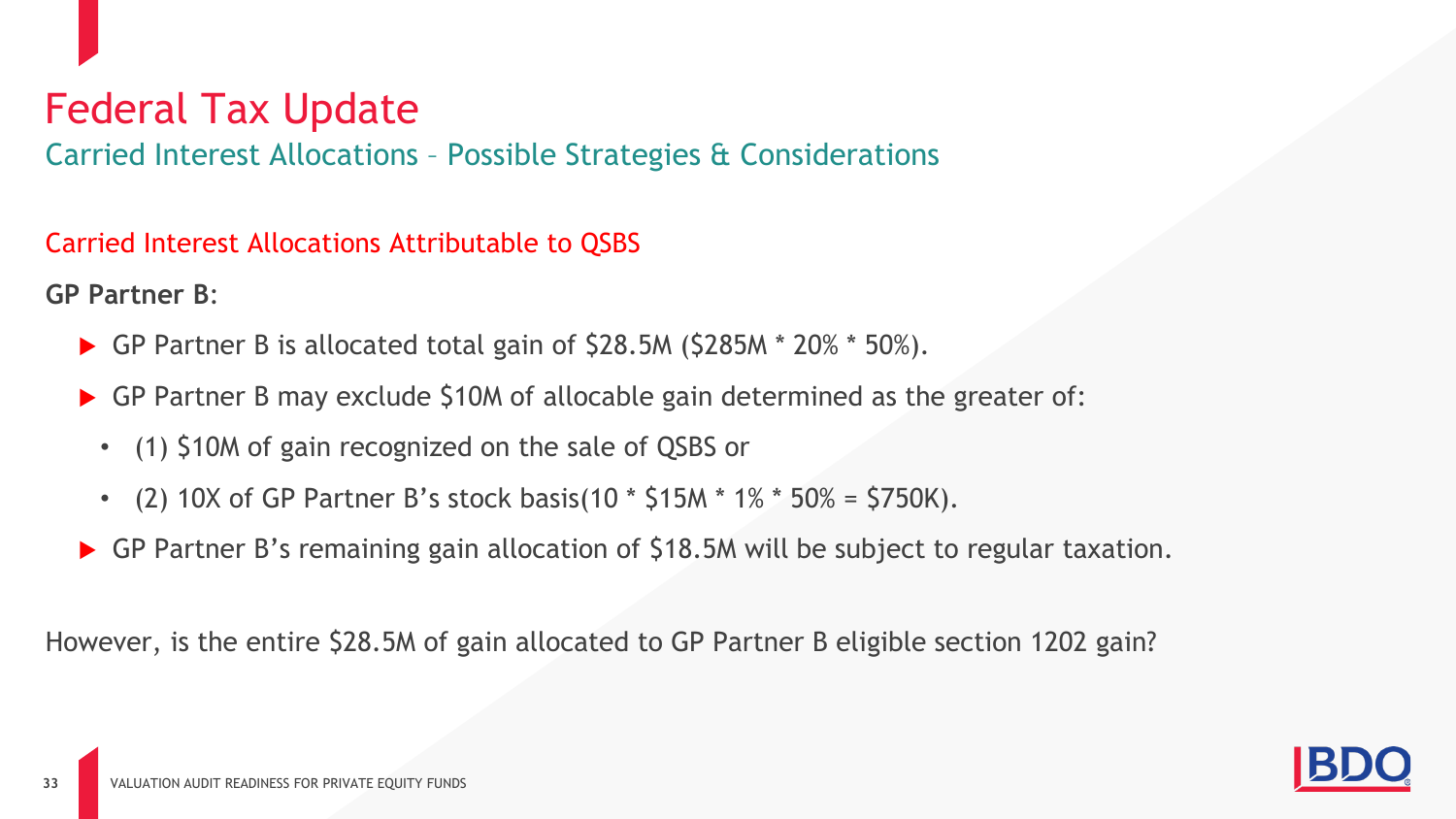# **State Passthrough Entity Deductions**

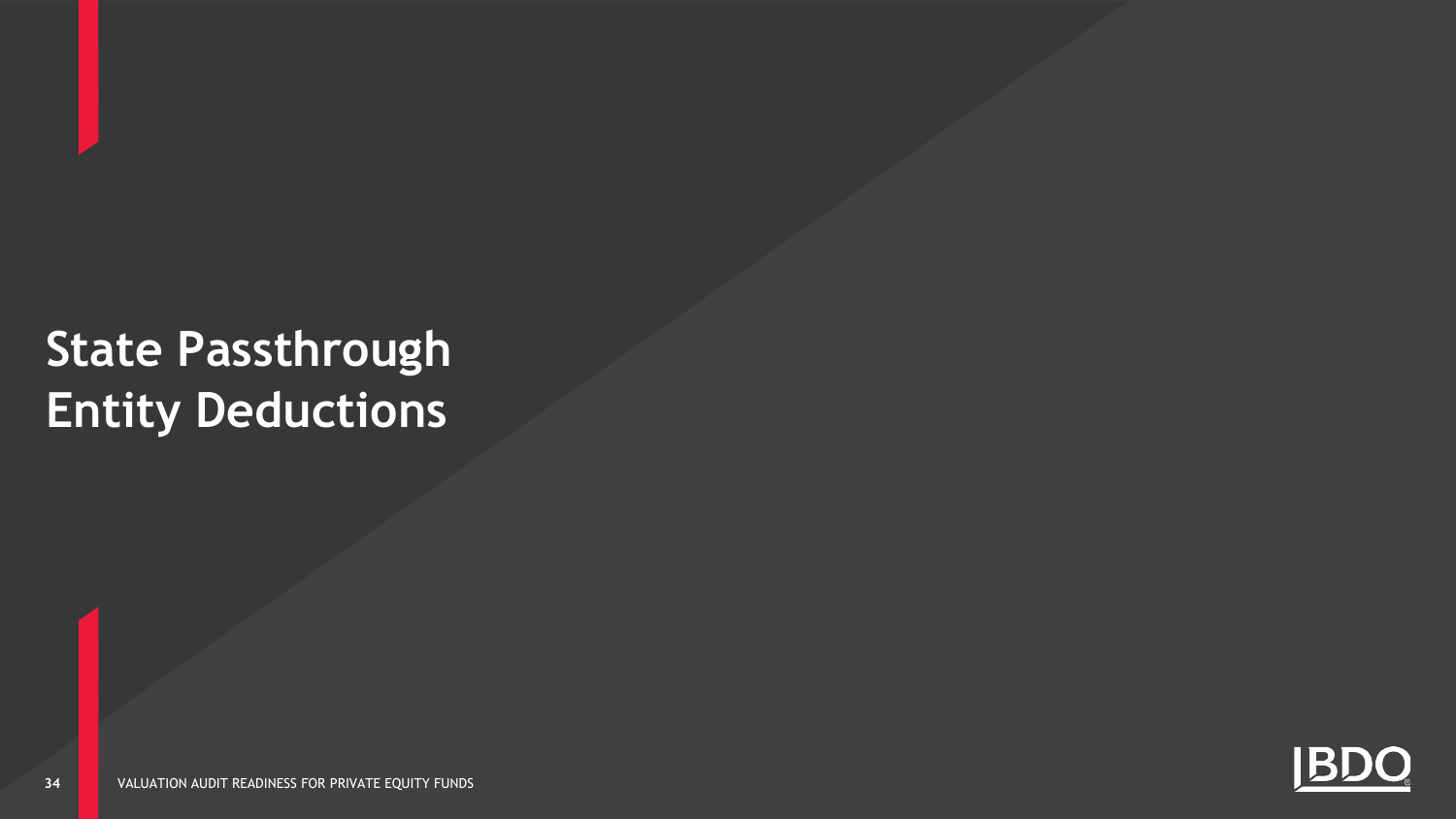### State Passthrough Entity Deductions

- Prior to the Tax Cuts and Jobs Act (TCJA), state and local taxes whether or not incurred in a taxpayer's trade or business or activity for the production of income were allowed as an itemized deduction under Section 164 for individuals and were generally not limited
- The TCJA introduced a cap on the itemized deduction of state and local taxes that could be deducted annually "in aggregate" to \$10,000
- The legislative record shows that taxes on business entities themselves were not intended to be limited
	- "…[T]axes imposed at the entity level, such as a business tax imposed on pass-through entities, that are reflected in a partner's…distributive…share of income or loss…will continue to reduce such partner's…distributive…share of income as under present law." (HR Rep. No. 115-466 at 260 n. 172 (2017))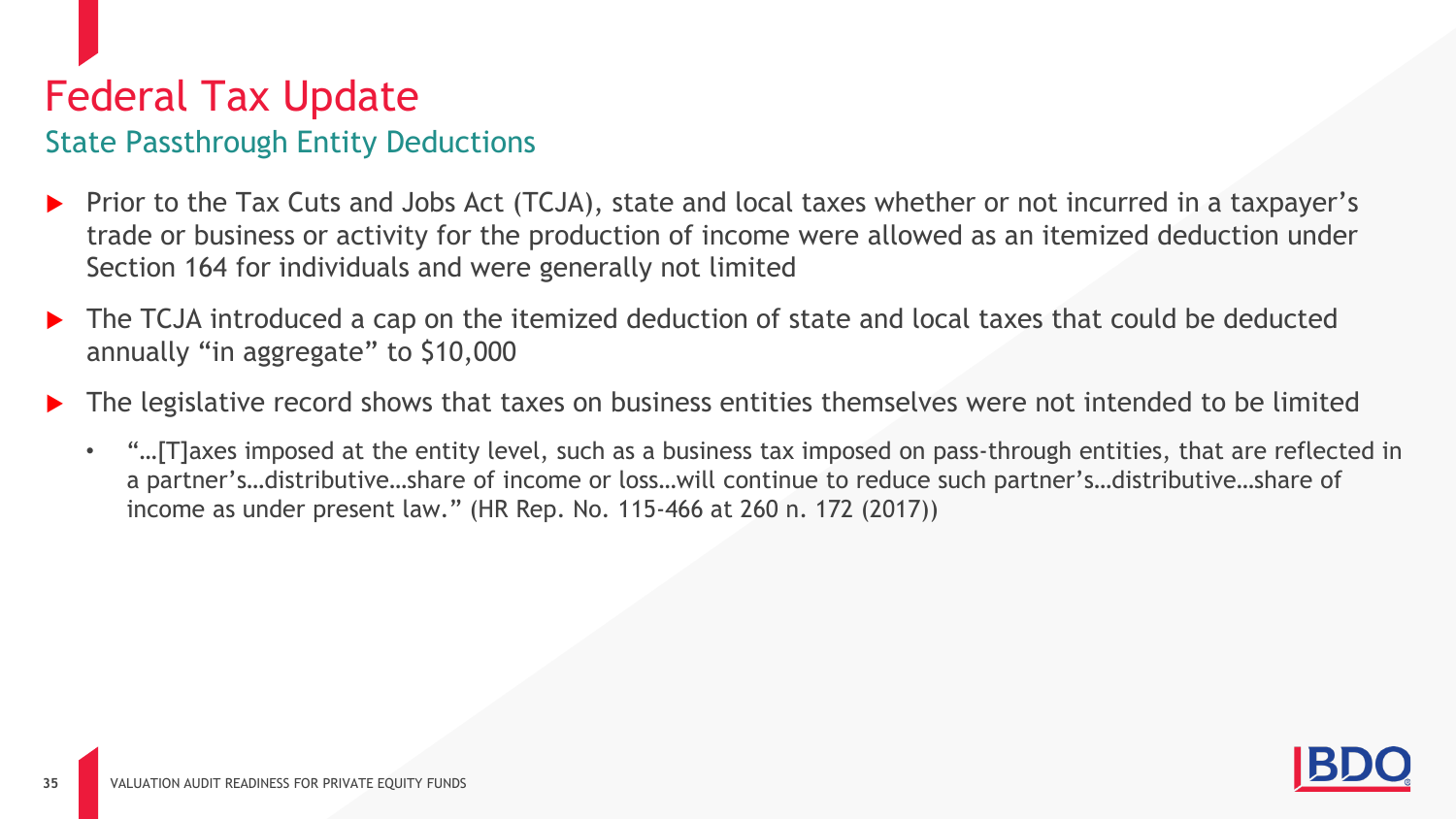### State Passthrough Entity Deductions

- Approximately 20 states have implemented PTE tax workarounds with all being elective except for the Connecticut PTE
- In general, state PTE tax elections are of two basic varieties:
	- "Group 1" states (e.g., Alabama, Colorado, Georgia, Louisiana, Oklahoma and Wisconsin) impose income tax only on the electing PTE. Resident and nonresident owners are not taxable on their distributive shares of PTE income. Thus, a pass-through tax credit is not necessary
	- "Group 2" states (e.g., California, Connecticut, Maryland, New Jersey and New York) provide a credit against the PTE owner's direct state tax liability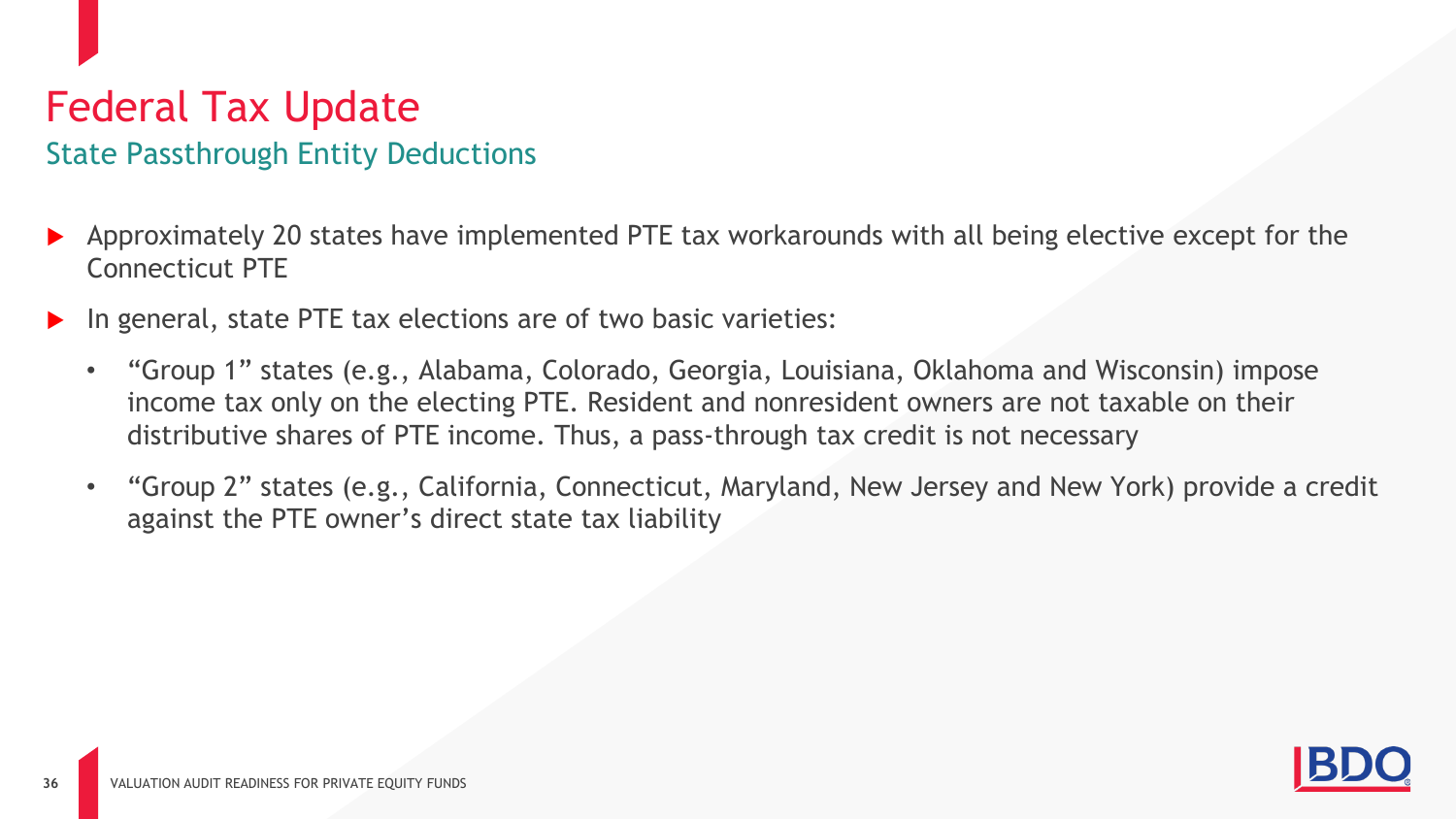### Federal Tax Update State Passthrough Entity Deductions

As of August 31, 2021



States that enacted a PTE tax since TCJA SALT deduction limitation, effective for 2021 (or earlier) unless noted:

AL, AR<sup>1</sup>, AZ<sup>1</sup>, CO<sup>1</sup>, CT<sup>2</sup>, GA<sup>1</sup>, ID, IL<sup>1</sup>, LA, MD, MI, MN, NJ, NY, OK, OR<sup>1</sup>, RI, SC, WI

<sup>1</sup> Effective in 2022 or later <sup>2</sup> Mandatory

States with proposed PTE tax bills:  $MA - H. 4009$ , vetoed by governor MI-HB 4288, vetoed by governor  $NC - S. 105$ , in reconciliation  $PA - \frac{HB\ 1709}{The\ MA\ veto\ was\ overridden\ on}$ 9/30/2021<br>No owner-level personal income tax on PTE income

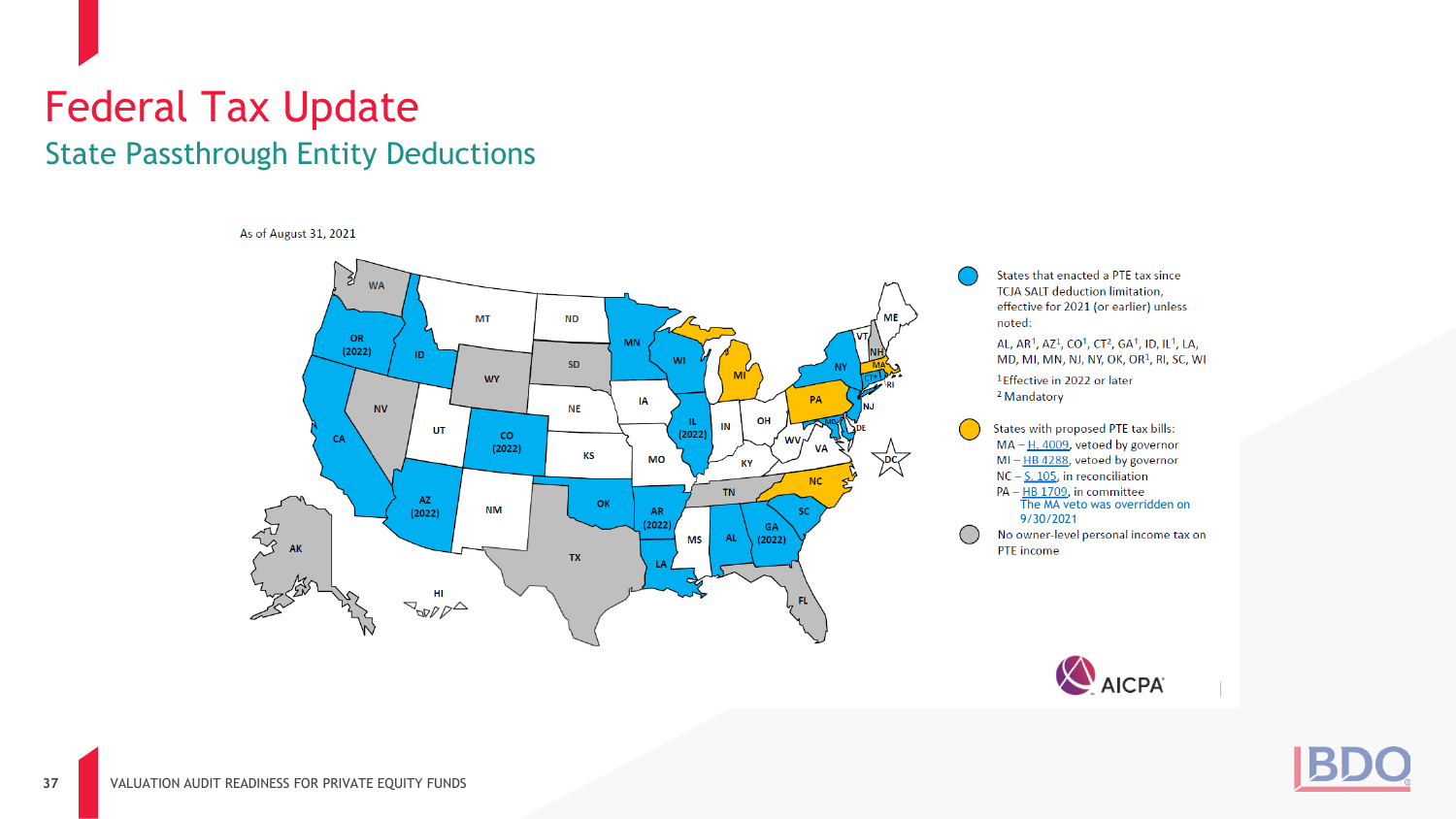### Federal Tax Update State Passthrough Entity Deductions

#### **Notice 2020-75**

- The notice provides that forthcoming regulations will define a domestic "specified tax payment" and allow an entity-level deduction in determining non-separately stated income
- A specified tax payment will be any amount paid by a partnership or an S corporation to a state, a political subdivision, or the District of Columbia to satisfy its liability for income taxes imposed by that domestic jurisdiction on the taxable income of the partnership or S corporation
- The intended result is that a partnership or S corporation gets a deduction for the tax paid in computing taxable income in the year of the payment, and the tax is not a separately stated item, i.e., the partners or shareholders are not allocated a separate deduction
- Thus, the tax payments would just reduce their distributive share of non-separately stated income and the partnership's payments of the state tax is not impacted by the individual SALT deduction limit
- Significantly, the notice does not differentiate between business and investment partnerships

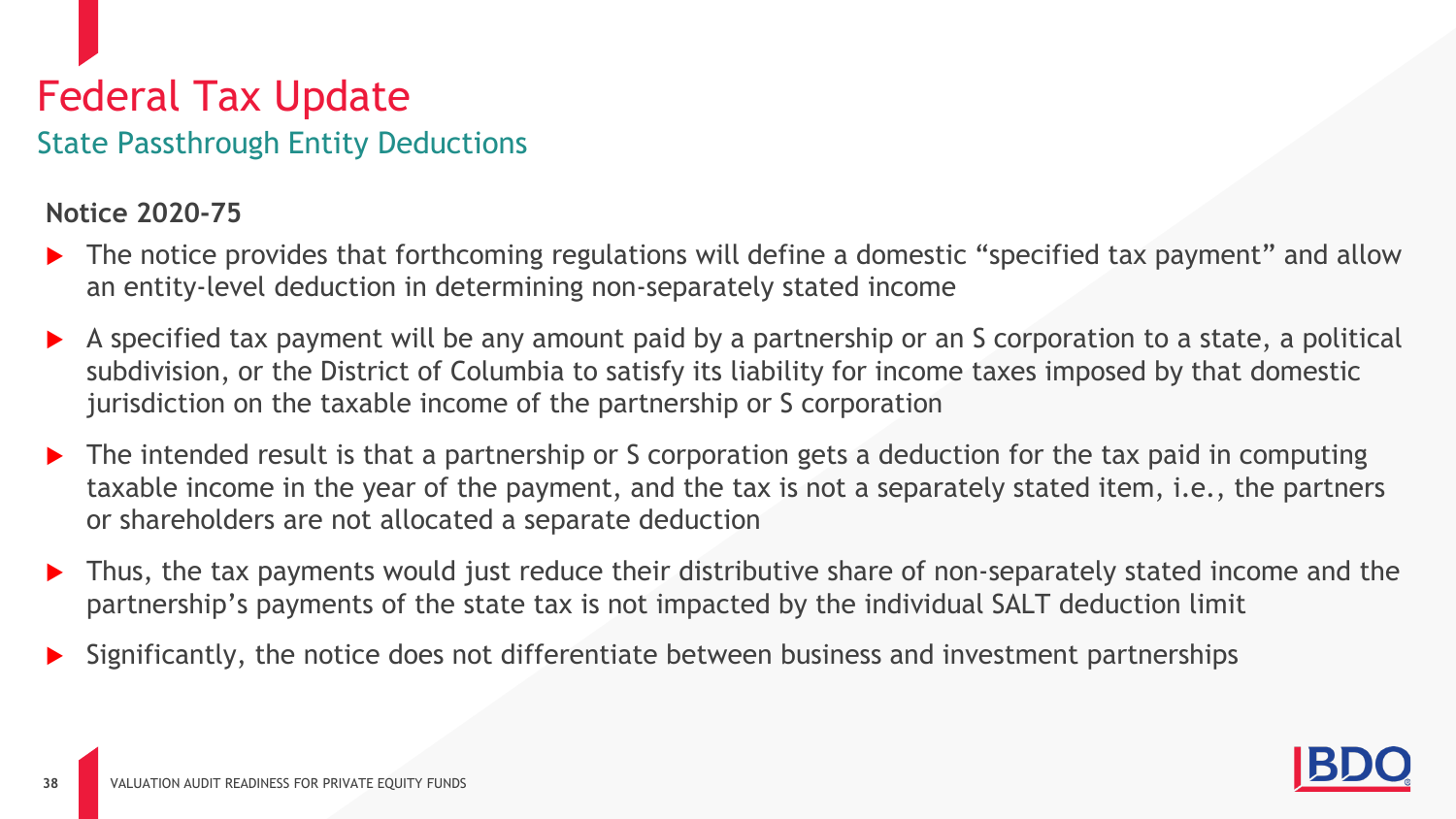### Federal Tax Update State Passthrough Entity Deductions

#### **Open Questions & Considerations**

- If a state tax is paid at the fund level, does this create an ordinary deduction under section 162?
- Is it possible to make special allocations of the partnership-level tax expense?
- Notice 2020-75 states that a partnership is allowed a deduction for an entity-level tax "for the taxable year in which the payment is made." Does this mean that even if a partnership is on the accrual method for income tax purposes, it cannot deduct PTE taxes until they are paid?
- Are there negative consequences to partners who may not benefit from the PTE tax deduction?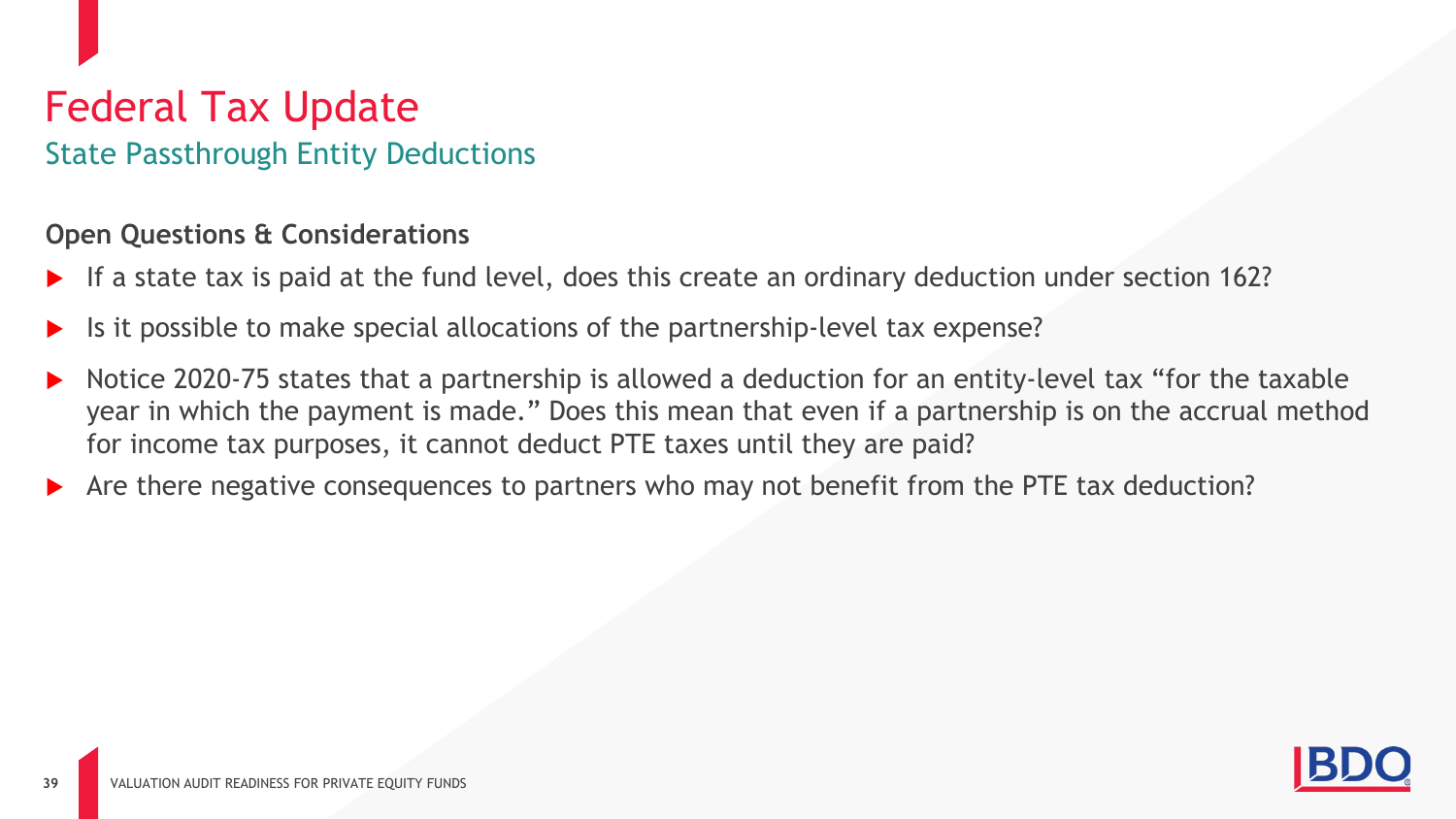# **Schedules K-2/K-3 Reporting**

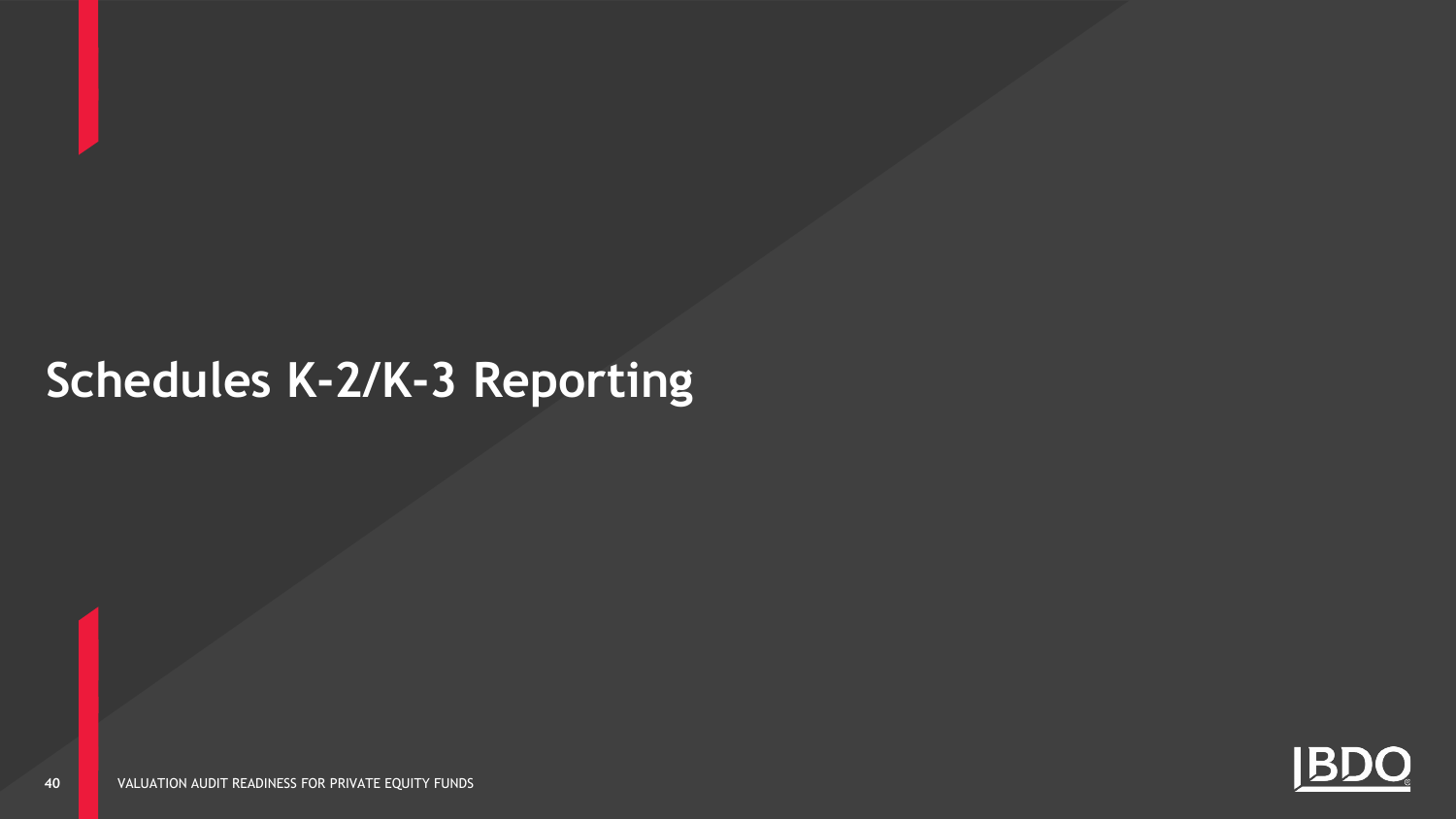### Federal Tax Update Schedules K-2/K-3: Overview

- On June 3 and 4, 2021, the IRS released final versions of two new international-related schedules that are being added to passthrough entity returns:
	- **Schedule K-2**: Partnership Distributive Share Items International (19 page supplement to Schedule K)
	- **Schedule K-3**: Partner's Share of Schedule K-2 Items (20 page supplement to Schedule K-1)
- ► Schedules K-2 and K-3 replace former line 16 of Form 1065 Schedule K and Schedule K-1 (Foreign Transactions).They also<br>replace, supplement, and clarify reporting of certain amounts formerly reported on Schedule K, line replace, supplement, and clarify reporting of certain amounts formerly reported on Schedule K, line 20c (Other items and amounts), and Schedule K-1, Part III, line 20 (Other information).
- ▶ The new Schedules K-2 and K-3 *will be required to be filed* with 2021 partnership/S corporation returns and 2021<br>Schedules K-1. Schedules K-1.
- **DED Consistent information should allow partners to more easily prepare their tax returns**
- Better and more consistent data should allow the IRS to more efficiently verify taxpayer compliance
- 3 Notice 2021-39 provides penalty relief to filers who fall short of the new requirements in tax years that begin in 2021, so long as they make a good-faith effort to comply.

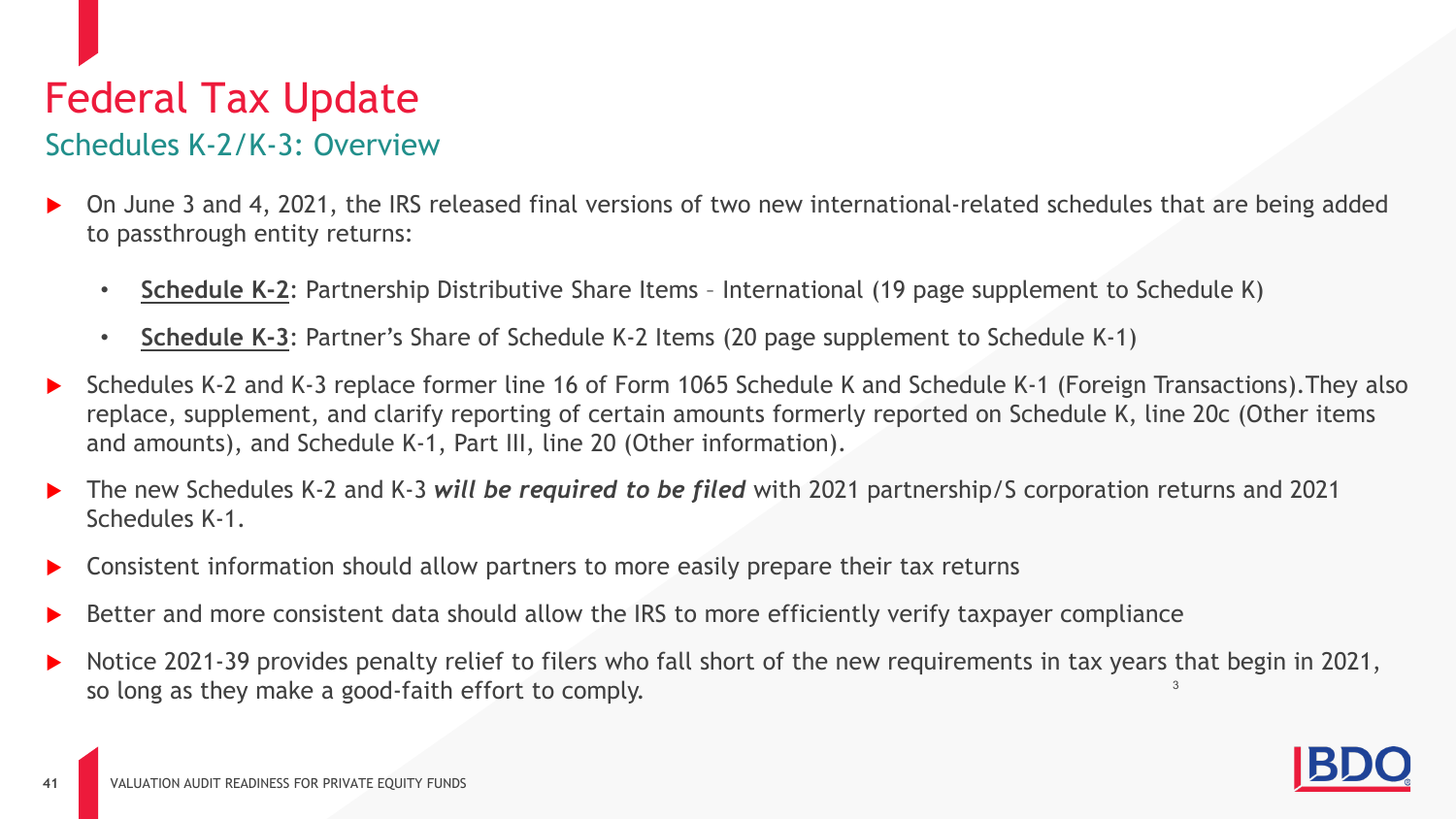### Federal Tax Update Schedules K-2/K-3: Who must file?

- Any partnership required to file Form 1065 and that has items relevant to the determination of the U.S. tax or certain withholding tax or reporting obligations of its partners under the international provisions of the Internal Revenue Code must complete the relevant parts of Schedules K-2 and K-3.
- ▶ The partnership need not complete the Schedule K-2 and K-3 if the partnership does not have items of international tax relevance (typically, international activities or foreign partners).
- ▶ Penalties may apply for filing Form 1065 without all required information or for furnishing Schedules K-3 to partners without all required information.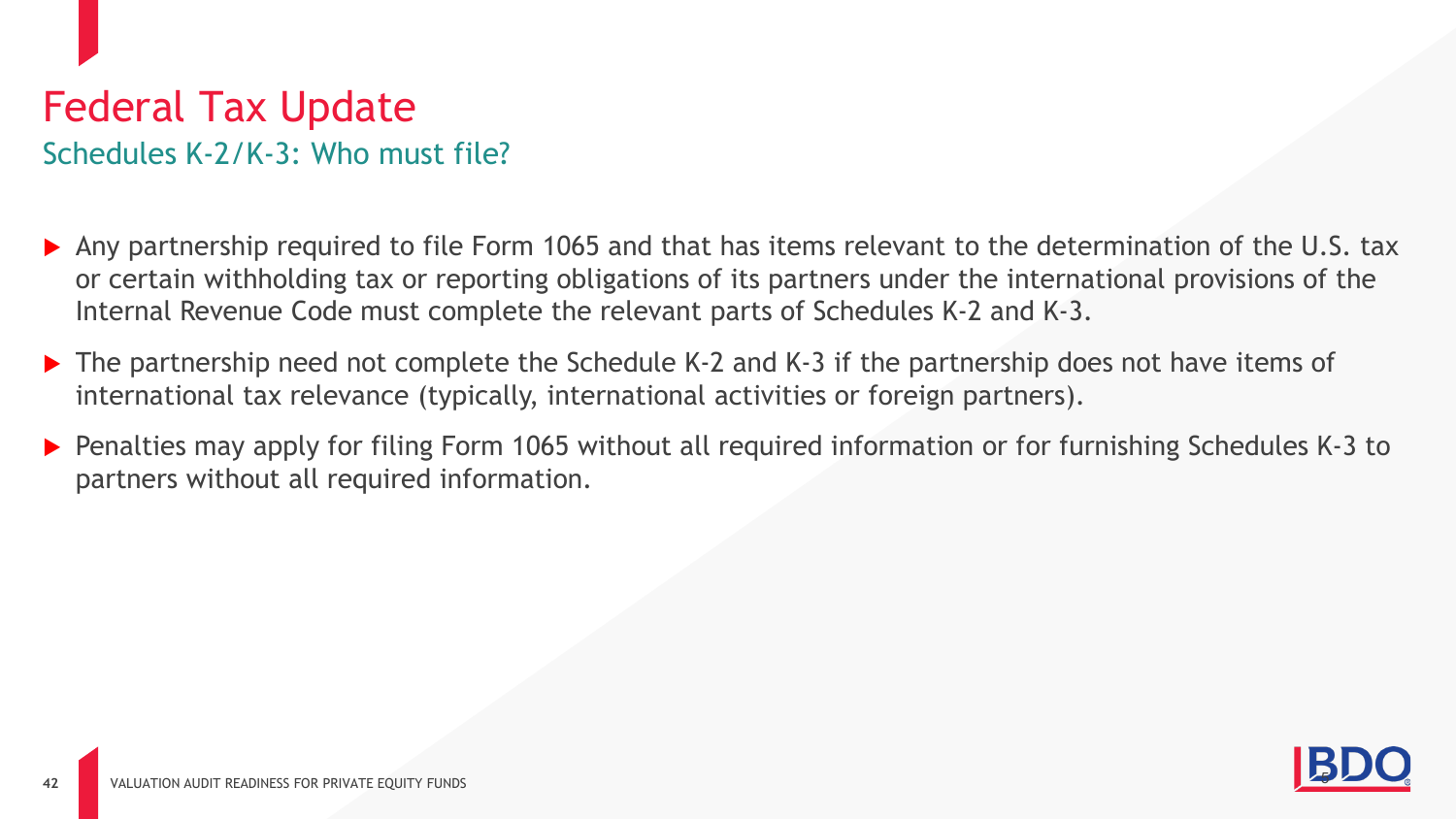### Federal Tax Update Schedules K-2/K-3: Information reporting

**Examples of items of international relevance to be reported on Schedules K-2 and K-3 (as opposed to on Schedules K and K-1):**

- che<br>D, e Foreign tax credit-related information including special apportionment factors related to, e.g., R&E expenses, interest expense, FDII deductions, etc.
- **BECC:**<br>
Share of partner-level international items
- 04 **Process Considerations** Foreign partner's U.S.-source income and/or U.S effectively connected income including distributive share of deemed sale items on transfer of partnership interest
- Information related to
	- Investments in PFICs
	- Investments in CFCs, GILTI and Subpart F income inclusions
	- Foreign derived intangible income
- Base erosion and anti-abuse tax ("BEAT") information

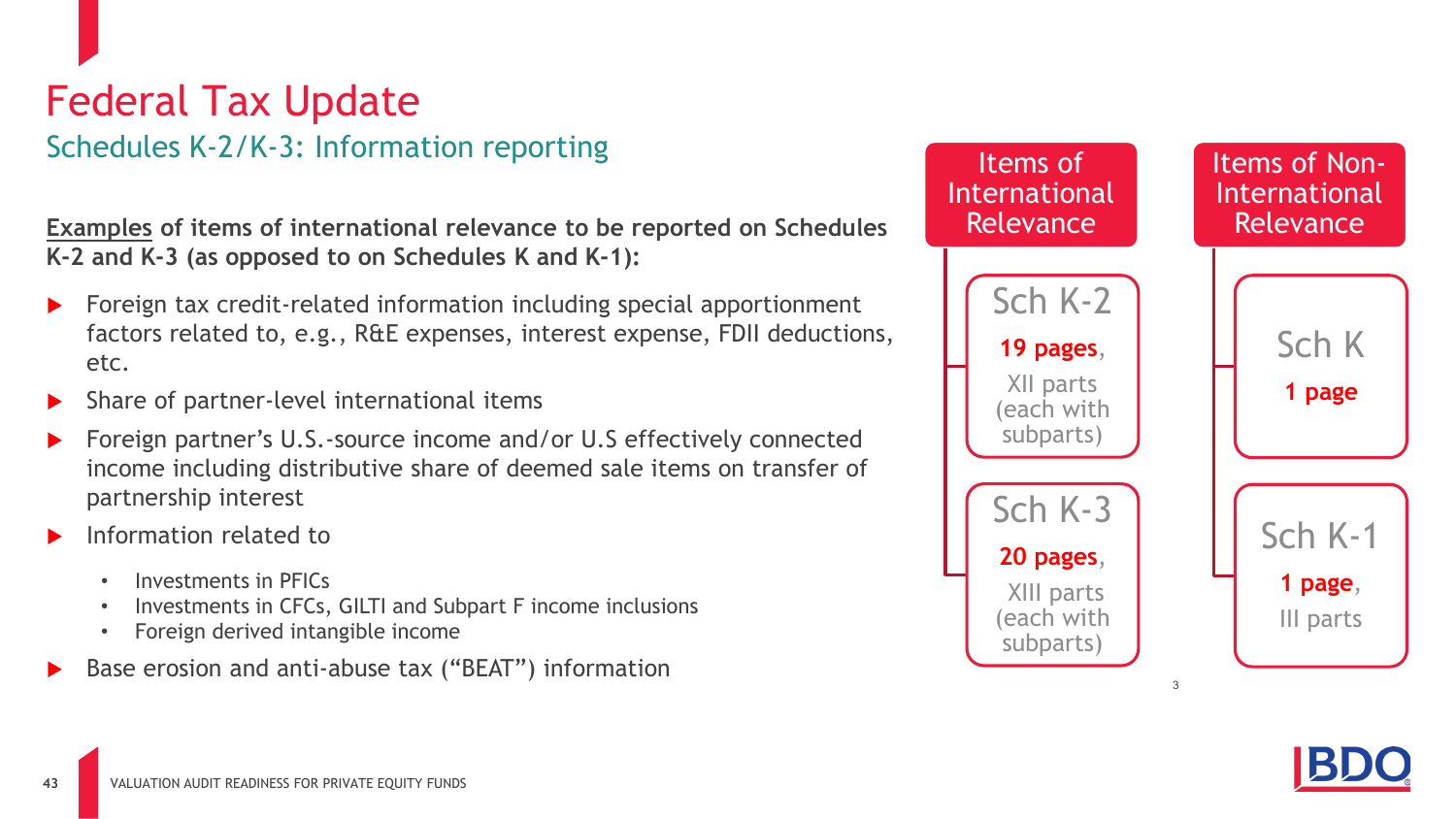### Federal Tax Update Schedules K-2/K-3: Notice 2021-39

- ▶ Notice 2021-39 (released on June 30, 2021) provides transition relief for tax years beginning in 2021 with respect to the new schedules K2 and K-3 if the filer establishes that it made a "good faith effort" to comply with the new reporting requirements.
- ▶ For purposes of determining whether a filer of Schedule K-2 or Schedule K-3 makes a good faith effort, the IRS will consider:
	- The extent to which the filer has made changes to its systems, processes, and procedures for collecting and processing information relevant to filing the Schedules K-2 and K-3;
	- The extent to which the filer has obtained information from partners, shareholders or the CFP or applied reasonable assumptions when information is not obtained; and
	- The steps taken by the partnership to modify the partnership agreement or governing instrument to facilitate the sharing of information with partners that is relevant to determining whether and how to file Schedules K-2 and K-3.

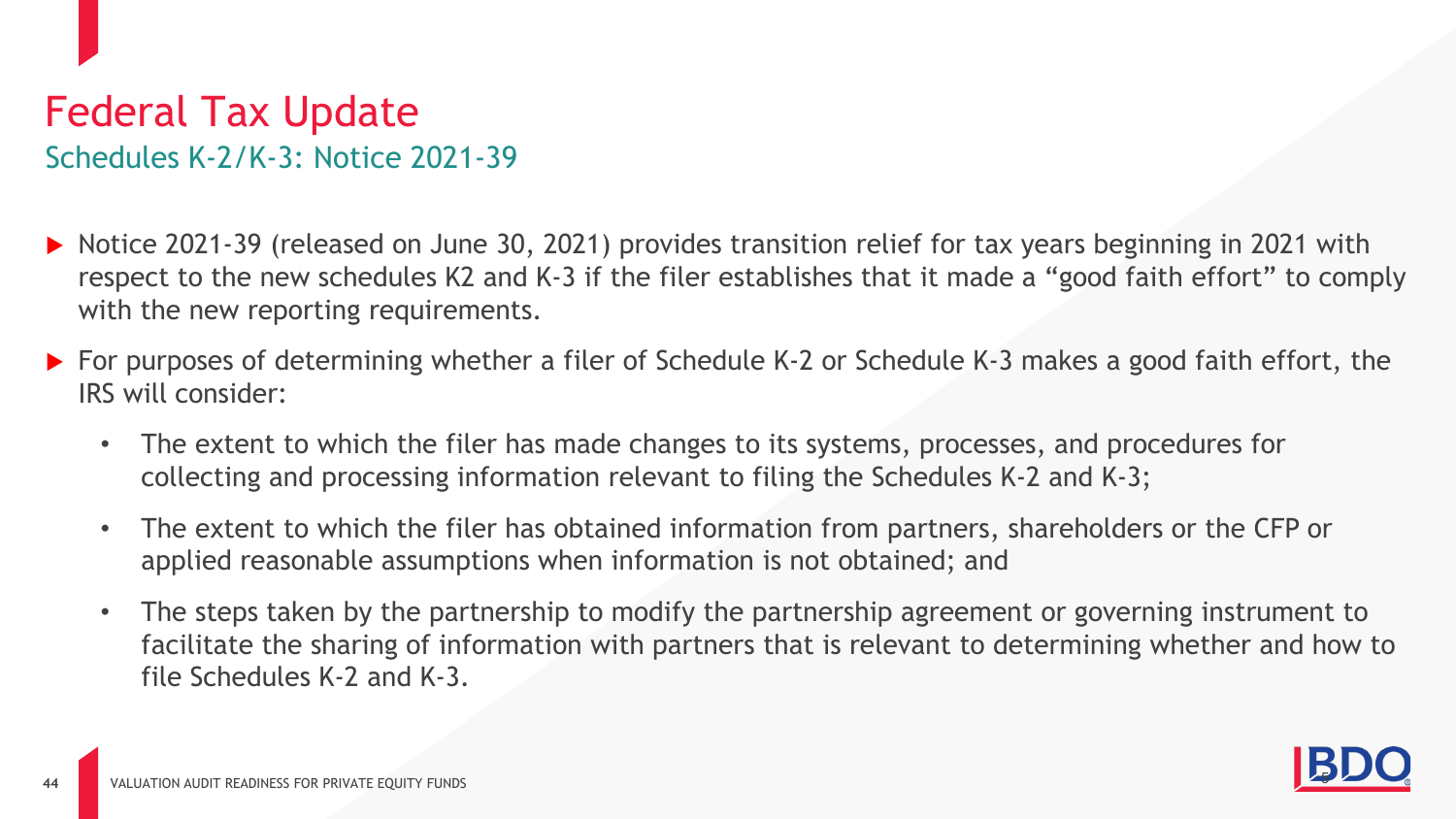### Federal Tax Update Schedules K-2/K-3: How can we prepare

#### **Get Educated**

**45**

- Be fully aware of the changes to the international tax provisions
- Know your entity/client/partners/shareholders and ensure greater sharing of information across tiered partnerships
- Documentation (amended partnership agreements, memoranda, fully completed forms W-8/W-9), foreign tax returns, understand what data can be gathered and in what format (Excel, .pdf, etc.)

# 01 **Begin Advanced Planning**

- 
- **Consider and plan for the increased time and cost (as preparer and as the entity)**<br> **Timelines in 2022: realign expectations on the deadlines for draft and final Schedings** Timelines in 2022: realign expectations on the deadlines for draft and final Schedules K-1 and K-3
- Consider updating partnership agreement to include cooperation provisions between the partnership and its partners to identify and fulfill reporting obligations relating to the Schedules K-2 and K-3

#### **Discuss Information Required**

- **Exalticum**<br>■ Discuss early! There will be a significant information needed from portfolio companies/investments<br>■ Discuss early! There will be a significant information needed from portfolio companies/investments
- Identify complex areas to minimize roadblocks and delays
- **is the carry.** There will be a significant information necessation, per croite companies investing<br>■ If there is a lack of information on the partner, you must presume the information is relevant
- Critical to ensure timely receipt of necessary information

#### **Align Domestic tax, International tax and Outside Service teams**

- Workpaper templates & automation
- Track efforts made for transition relief purposes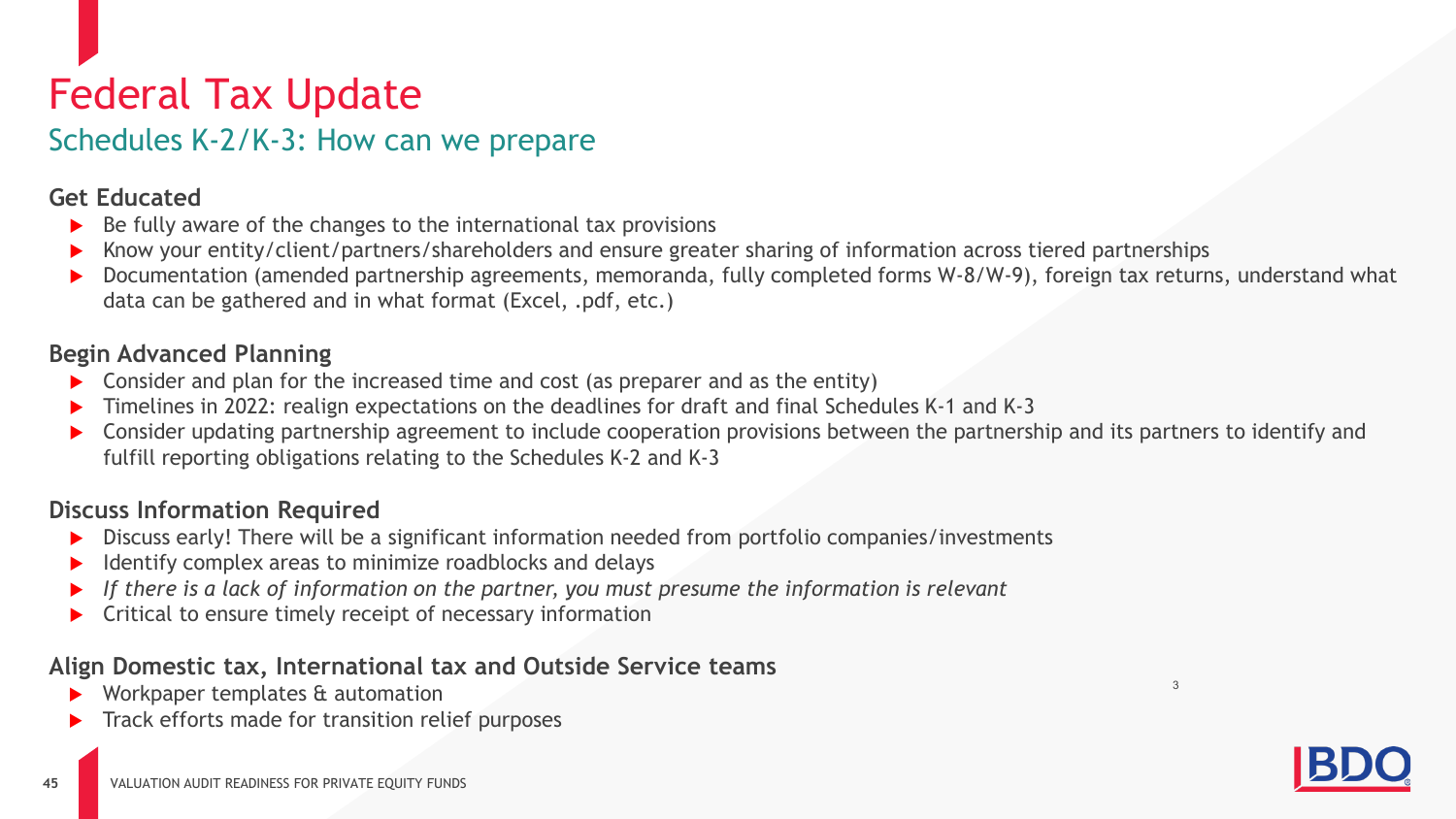





VALUATION AUDIT READINESS FOR PRIVATE EQUITY FUNDS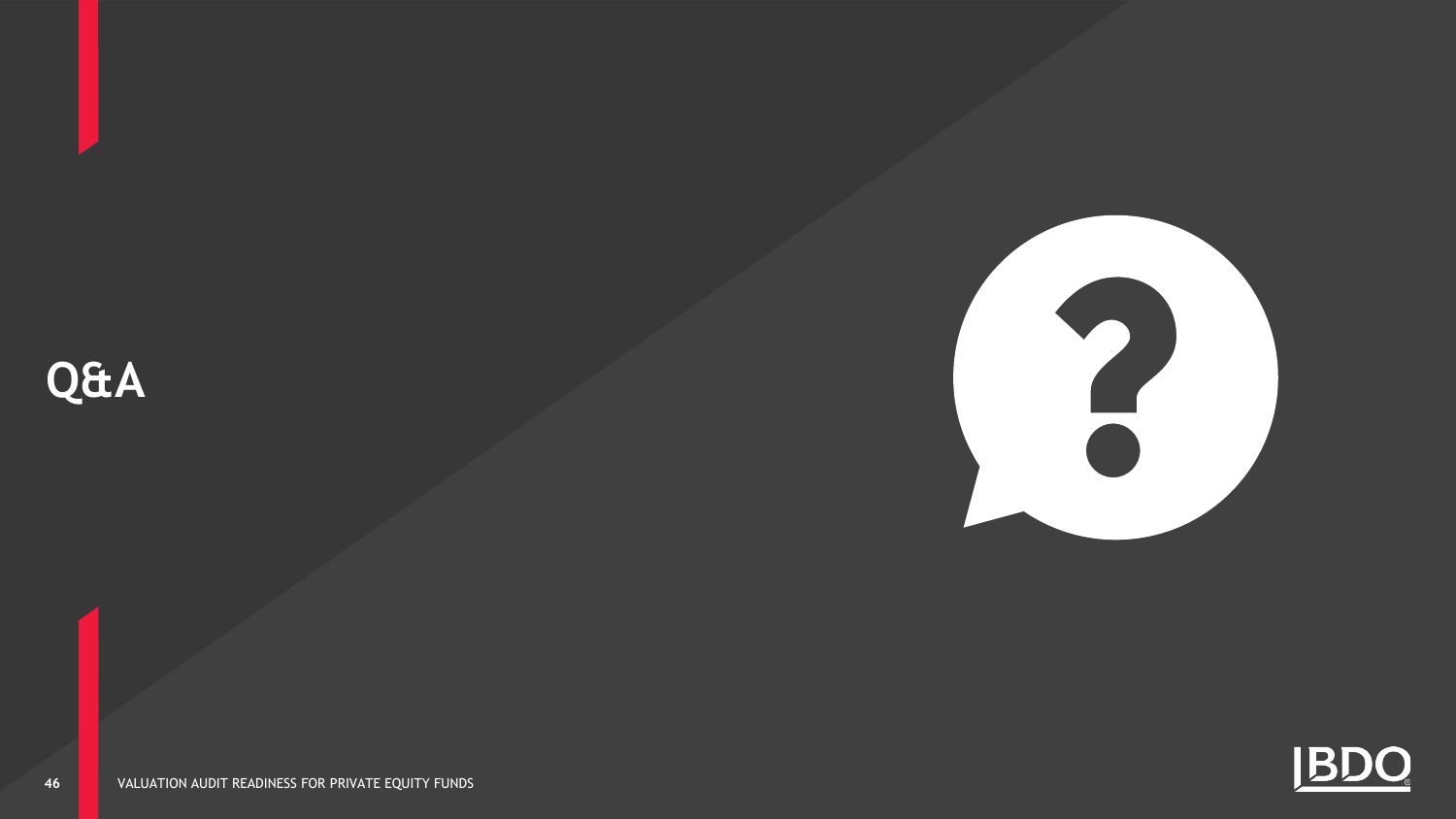# **Thank You**